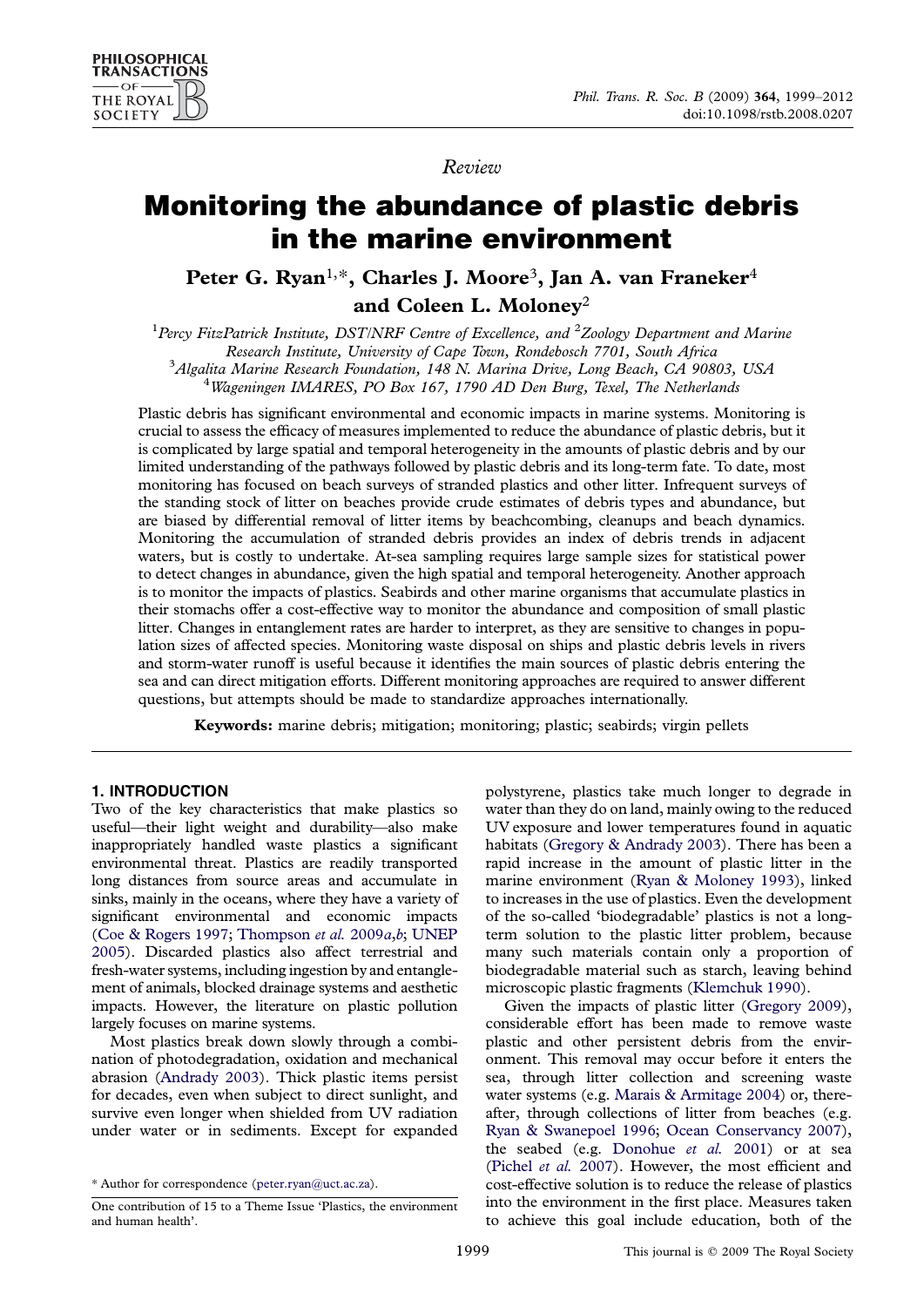<span id="page-1-0"></span>

Figure 1. Schematic diagram showing the main sources and movement pathways for plastics in the marine environment, with sinks occurring (1) on beaches, (2) in coastal waters and their sediments and (3) in the open ocean. Curved arrows depict wind-blown litter, grey arrows water-borne litter, stippled arrows vertical movement through the water column (including burial in sediments) and black arrows ingestion by marine organisms.

general public and specific user groups (e.g. the plastics industry's Operation Clean Sweep to prevent loss of virgin pellets), and legislation (e.g. Annex V of MARPOL banning the dumping of plastics at sea). Assessing the efficacy of these measures requires monitoring both the amounts of plastic in the environment and the rates at which plastic litter enters the environment ([Sheavly 2007](#page-13-0)).

Monitoring is a series of measures made to detect change in the state of a system [\(Goldsmith 1991\)](#page-11-0). It is goal dependent, so the protocols used need to be tailored to the questions being asked. The main questions regarding plastic litter in the environment are:

- (i) What is the abundance, distribution and composition of plastic litter, and are these attributes changing over time?
- (ii) What are the main sources of plastic litter, and are they changing over time?
- (iii) What are the impacts of plastic litter (environmental and economic) and are they changing over time?

For all three questions, targets may be linked to specific mitigation measures and may operate at a range of spatial and temporal scales. For example, at a local scale, monitoring may assess whether the implementation of a screening system in an urban catchment reduces litter loads to target levels. At a larger scale, we might test whether initiatives to reduce the loss of virgin pellets have reduced the abundance of pellets at sea. Similarly, monitoring may track a broad suite of litter types or specific items that have particular impacts (e.g. high risk of entangling animals) or are indicators of specific sources of plastic litter.

This paper summarizes monitoring protocols used to measure changes in plastic debris with a focus on the marine environment because accumulation and impacts of plastic litter appear to be most serious in marine systems. We highlight the strengths and weaknesses of the various approaches and provide a set of best-practice guidelines for monitoring the abundance and impacts of plastics. Our paper links with that of

Phil. Trans. R. Soc. B (2009)

[Barnes](#page-10-0) et al. (2009) summarizing trends in plastics in the environment.

# 2. PLASTICS IN MARINE ECOSYSTEMS

Plastics dominate marine debris ([Coe & Rogers 1997](#page-11-0); [UNEP 2005\)](#page-13-0). The proportion of plastic articles among litter increases with distance from source areas because they transport more easily than do more dense materials such as glass or metal and because they last longer than other low-density materials such as paper. Most plastics are less dense than water, but some are more dense (e.g. polyamide, polyterephthalate, polyvinyl chloride). Floating plastic debris has become a global problem because it is carried across ocean basins, contaminating even the most remote islands [\(Barnes 2002](#page-10-0)). Plastics in the marine environment derive from two main sources: rubbish dumped from ships at sea and land-based sources such as runoff from rivers, waste water systems, wind-blown litter and recreational litter left on beaches [\(Coe & Rogers 1997\)](#page-11-0). To monitor plastic litter, we need to understand the dynamic linkages between litter sources and sinks (figure 1). As one moves offshore, there usually is an increase in the proportion of ship-based litter and a decrease in total litter loads, although aggregations may occur in mid-ocean gyres [\(Pichel](#page-12-0) et al. 2007). In addition, the suite of organisms exposed to plastic litter may differ between coastal and oceanic waters. Unfortunately, the rates at which plastic cycles through various pathways are largely unknown. The combination of multiple diffuse and point-source inputs and the non-random transportation of debris by winds and currents results in great temporal and spatial variability in litter loads. Such variability tends to mask long-term trends, requiring a non-confounded sampling design with sufficiently large replication in time and space. Superimposed on the dynamic system of plastic flux is the gradual fragmentation of large plastic articles over time. Plastic litter can be broadly divided into macrodebris  $(>20 \text{ mm})$ diameter), meso-debris (2–20 mm) and micro-debris  $(< 2$  mm), although different authorities recommend subtly different size limits (e.g. [Cheshire](#page-10-0) et al. 2009).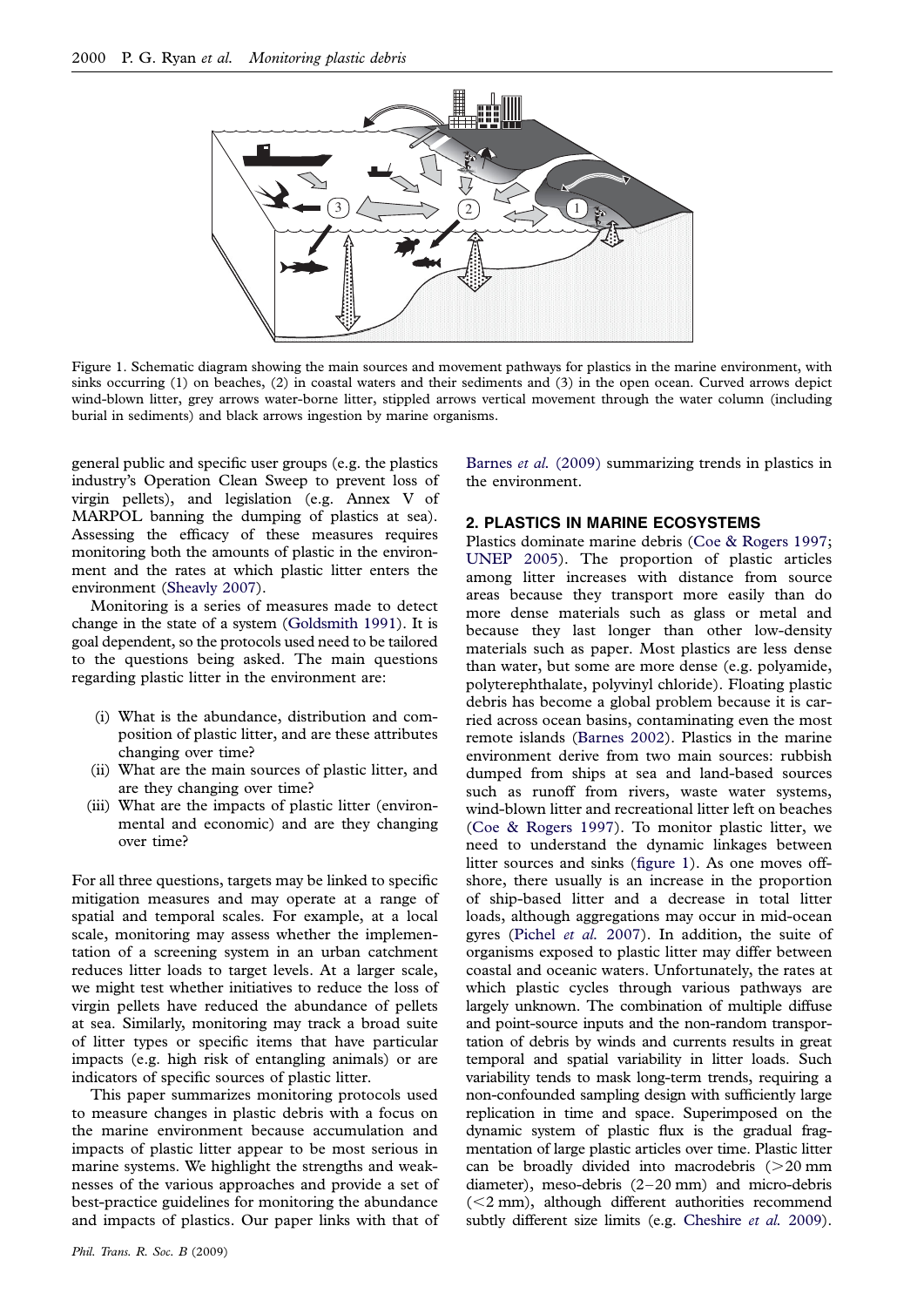<span id="page-2-0"></span>

Figure 2. Scoring litter collected from a 50 m stretch of beach (top) and trends in the abundance of plastic bottles and lids (mean and s.e.) at South African beaches sampled in 1984, 1989, 1994 and 2005. Light grey bars, 36 beaches with regular, municipal cleaning programmes; dark grey bars, 14 beaches with no formal cleaning programmes (P. G. Ryan & C. L. Moloney, unpublished data).

There is little information on the rates at which different plastics degrade and fragment under different conditions (e.g. [Pritchard 1997;](#page-12-0) [Andrady 2003](#page-10-0)), nor is it clear what is the fate of all the plastic fragments [\(Thompson](#page-13-0) et al. [2004\)](#page-13-0). We thus are challenged with trying to monitor a highly dynamic system about which our understanding is incomplete, and where the items being monitored appear and disappear in response to various societal, technological, environmental and political pressures.

[Rees & Pond \(1995\)](#page-12-0) recognized three approaches to marine litter monitoring: (i) beach surveys, (ii) at-sea surveys and (iii) estimates of the amounts entering the sea. We summarize each of these approaches, starting with beach surveys, because they are often regarded as the simplest and most cost-effective way to monitor large-scale trends in marine litter ([Dixon & Dixon](#page-11-0) [1981;](#page-11-0) [Ribic](#page-12-0) et al. 1992; [Rees & Pond 1995\)](#page-12-0). We discuss the strengths and weaknesses of each approach and add a fourth one: evaluating trends in interactions between wildlife and plastic litter.

#### 3. BEACH SURVEYS

Much of what we know about the abundance, distribution and origin of plastic debris in the marine environment comes from surveys of litter stranded on

beaches [\(Coe & Rogers 1997](#page-11-0)). Initial studies were baseline surveys that summarized the abundance, distribution and composition of litter in various regions. We cannot provide a comprehensive review of the more than 100 published surveys of beach macro-debris (see reviews by [Pruter 1987;](#page-12-0) [Derraik 2002](#page-11-0)), but there are some consistent patterns: plastics dominate beach litter in terms of numbers of items [\(Derraik 2002](#page-11-0)), and litter loads are greater close to urban areas (e.g. [Garrity & Levings 1993;](#page-11-0) [Willoughby](#page-13-0) et al. 1997), increasing with numbers of visitors to beaches (e.g. [Frost & Cullen 1997\)](#page-11-0). However, many authors note the difficulty in comparing data among studies. This difficulty is largely owing to differences in sampling protocols and the type of data recorded. Some studies record the numbers of items, some the mass of litter and some do both. Litter is categorized by the type of material, function or both. Most studies record only fairly large items, although the lower limit varies from 10 to 100 mm and is often not reported. Even more fundamentally, most studies record all litter between the sea and the highest strandline on the upper shore, whereas some measure litter within fixed areas, and others only sample specific strandlines (e.g. [Velander &](#page-13-0) [Mocogni 1999\)](#page-13-0). Only a few studies have sampled buried litter, even though it may account for a substantial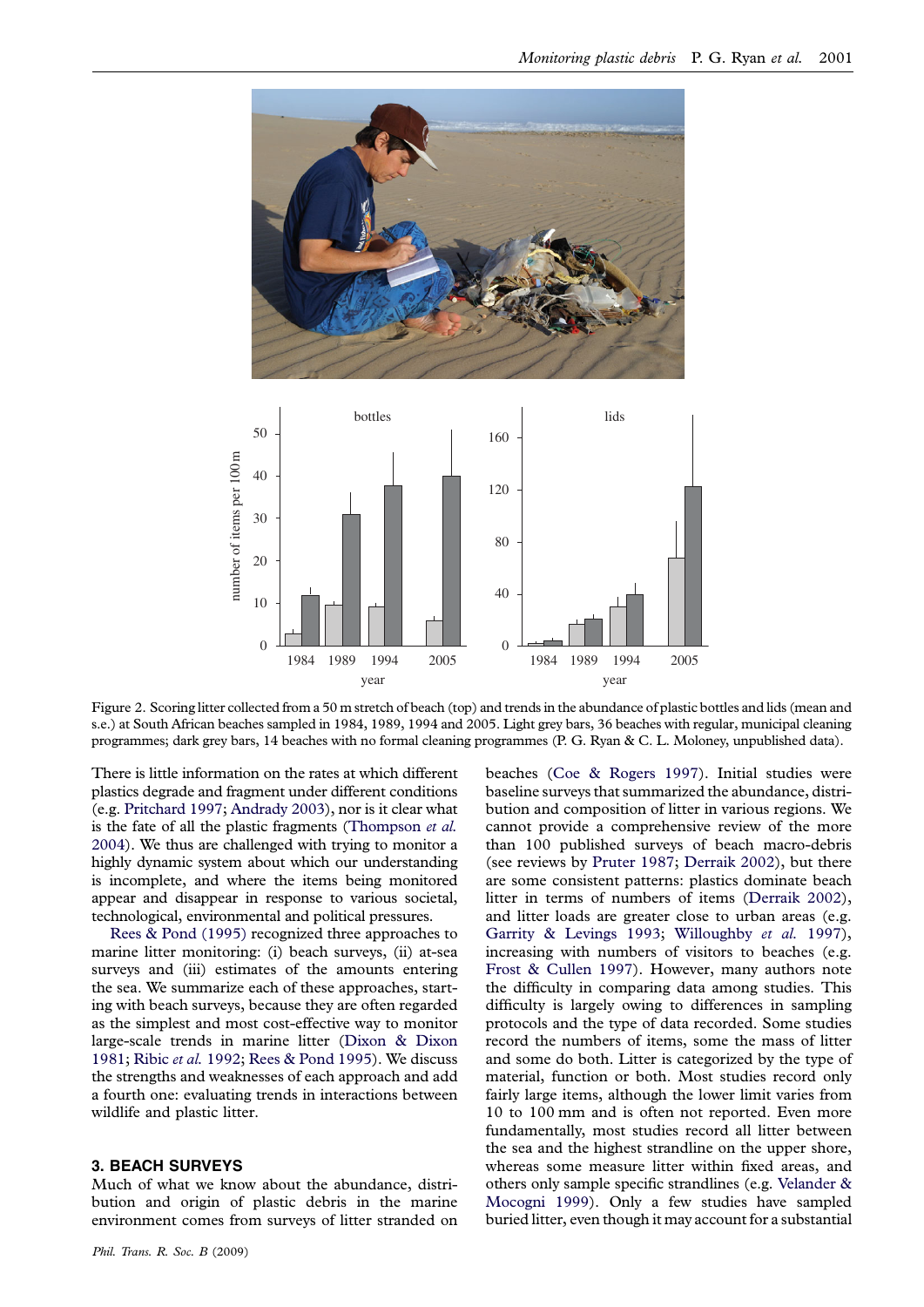| <b>OSPAR</b>                  |
|-------------------------------|
| sand/gravel                   |
|                               |
| >1000                         |
| 100 (all items)               |
| 1000 (items $> 0.5$ m across) |
| 90 (approx.) $^{\rm a}$       |
| all debris (111 categories)   |
| distant from sources (rivers) |
| visually/frequently littered  |
|                               |

<span id="page-3-0"></span>Table 1. Comparison of survey protocols for monitoring the accumulation of beached litter in the USA (US Marine Debris Monitoring Program (USMDMP), [Sheavly 2007](#page-13-0)) and Europe (Beach Litter Monitoring Programme, [OSPAR Commission](#page-12-0)  $2007a$  $2007a$ 

<sup>a</sup>Litter is not removed at some OSPAR sites and some sites are also cleaned by local municipalities (Barbara Wenneker in litt.).

proportion of beach litter loads [\(Kusui & Noda 2003\)](#page-11-0). In addition, the width of beach sampled varies greatly, from a few metres (e.g. [Madzena & Lasiak 1997\)](#page-11-0) to entire beaches  $>20$  km long (e.g. [Edyvane](#page-11-0) *et al.* 2004). Finally, most studies report standing stocks of litter, whereas others assess the rate of accumulation following removal of existing debris. This is a critical distinction that requires detailed discussion.

#### (a) Standing-stock surveys

Standing-stock surveys can show gross changes in the abundance and distribution of plastic litter (e.g. [Ryan &](#page-12-0) [Moloney 1990](#page-12-0); [Willoughby](#page-13-0) et al. 1997; [figure 2](#page-2-0)), but there are significant problems with the interpretation of results. The amount of litter on a beach is determined by several factors in addition to the abundance of litter in adjacent coastal waters. These include local currents and circulation patterns, beach structure (slope, particle size, etc.), recent weather conditions and associated beach dynamics (burial or exposure of litter, especially on sandy beaches), local land-based sources (e.g. beach recreation, proximity to poorly managed landfill sites) and, at least for macro-debris, any formal or informal cleanup efforts ([OSPAR](#page-12-0) [Commission 2007](#page-12-0)a; [Cheshire](#page-10-0) et al. 2009). Standing stocks of beach litter reflect the long-term balance between inputs (both local, land-based sources and strandings) and removal (through export, burial, degradation and cleanups). The few studies of beach-litter dynamics indicate that beach structure influences the rate of litter turnover, with fairly rapid turnover rates (3–12 months), although the fate of most items is unknown ([Garrity & Levings 1993](#page-11-0); [Bowman](#page-10-0) et al. [1998\)](#page-10-0). However, persistent accumulations probably occur at some beaches. Repeated measures of standing stocks at such beaches may reflect the gradual accumulation of long-lasting debris rather than provide an index of changes in the abundance of debris at sea.

Some of the factors affecting litter inputs and removal are fairly constant and thus have little influence on monitoring programmes, but episodic events can mask longterm trends (e.g. storms carry large loads of land-based litter to sea and re-suspend buried litter). Of greater concern is that human activities typically change over time. Patterns of beach use tend to increase with growing human populations, coastal development and improved access. For example, many beaches categorized as 'rural'

with little human influence in an initial survey of 50 South African beaches in 1984 [\(Ryan & Moloney](#page-12-0) [1990\)](#page-12-0) have become resort beaches over the following two decades. There has been a concomitant increase in formal beach-cleaning efforts over this period [\(Ryan &](#page-12-0) [Swanepoel 1996](#page-12-0)). As a result, the numbers of plastic bottles on beaches have stabilized at regularly cleaned beaches, but have continued to increase at seldomcleaned beaches [\(figure 2](#page-2-0)). In comparison, small items such as lids that are often overlooked by cleaning teams have continued to increase at all beaches ([figure 2\)](#page-2-0). Beach cleanups increasingly are used as an educational tool ([Storrier & McGlashan 2006](#page-13-0); [Ocean Conservancy](#page-12-0) [2007\)](#page-12-0), altering litter loads on beaches, and thus need to be considered when monitoring changes in beach litter. Beachcombing also selectively removes items from all but the most remote beaches. For example, the abundance of fishing floats on uninhabited Inaccessible Island, central South Atlantic, is two orders of magnitude greater than similar beaches in South Africa ([Ryan & Watkins 1988](#page-12-0)). Thus although standing-stock surveys can track changes in the composition of beach litter ([Rees & Pond 1995\)](#page-12-0), they are not sufficiently sensitive to monitor changes in macro-litter abundance (Escardó-Boomsma et al. 1995).

#### (b) Accumulation and loading rates

Many of the problems associated with monitoring trends in litter with standing-stock surveys are avoided by recording the rate at which litter accumulates on beaches. This requires an initial cleanup to remove all existing debris, followed by regular surveys that record and remove all newly arrived debris. Such surveys form the basis of major monitoring programmes established in the USA and western Europe (table 1). Such fine-scale studies can reveal surprising linkages between long-term patterns in litter accumulation rates and large-scale climatic cycles [\(Morishige](#page-12-0) et al. [2007\)](#page-12-0). However, they require much more effort than do surveys of standing stocks, and substantial investment to conduct them routinely over a sufficiently large number of sites to track trends in debris abundance accurately [\(Sheavly 2007\)](#page-13-0).

Escardó-Boomsma et al. (1995) made the distinction between loading rate (the amount of litter arriving on a beach) and net accumulation rate (the amount of litter that accumulates per unit of time). Turnover of plastic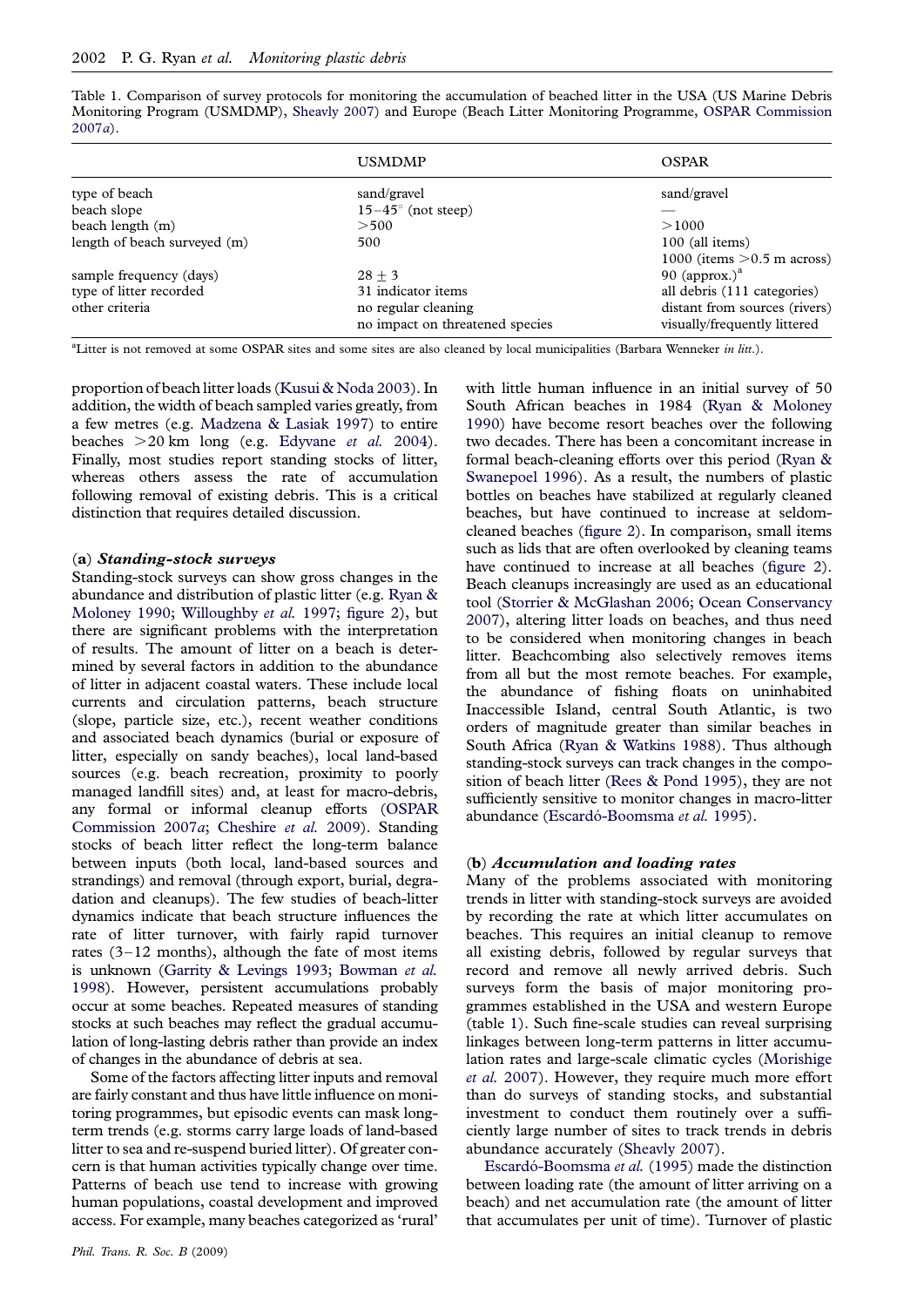on beaches can happen rapidly. Scoring the amount accumulated at a predetermined interval will influence the estimate of accumulation rate. Most studies to date have sampled at monthly or quarterly intervals (e.g. [Garrity & Levings 1993;](#page-11-0) [Madzena & Lasiak 1997](#page-11-0); table [1](#page-3-0)), but some more frequent surveys have been conducted (two weeks, [Morishige](#page-12-0) et al. 2007; 3 days, [Vauk &](#page-13-0) [Schrey 1987](#page-13-0); daily, [Swanepoel 1995](#page-13-0)). There have been few attempts to assess the impact of sampling interval on estimates of accumulation rate. The US National Marine Debris Monitoring Program (USMDMP) found no difference in accumulation rate for samples collected at different intervals ([Sheavly 2007](#page-13-0)), but failed to report the range of intervals tested. [Walker](#page-13-0) et al. (1997) reported greater accumulation rates in winter, when sampling was monthly, than in summer, when litter could be sampled only at the end of the season; however, it was not possible to discriminate whether this was a sampling artefact or a seasonal difference in the rate of litter accumulation. The daily accumulation rate of all debris at two sites near Cape Town, South Africa, was 50–60% greater by mass and 100–600% greater by number compared with weekly sampling [\(Swanepoel](#page-13-0) [1995\)](#page-13-0). This suggests that the loading rate of small items, in particular, is grossly underestimated by weekly sampling. The actual magnitude of this effect is dependent on turnover rates of debris, which are influenced by local conditions [\(Bowman](#page-10-0) et al. 1998) and the type of debris (in the Cape Town study, lighter debris such as foamed polystyrene turned over more rapidly, probably because it was blown away by the wind). Of course, frequent surveys fail to measure the rate of loss of stranded litter, but they provide the best proxy for at-sea abundance of litter.

Additional issues need to be considered when planning accumulation surveys. The initial cleanup is unlikely to locate all debris, so several collections may be necessary before the data reflect actual accumulation rates. In addition, there remain the problems of lateral drift from adjacent, uncleaned areas and exhumation of buried debris. Lateral drift may be minor [\(Garrity &](#page-11-0) [Levings 1993\)](#page-11-0) and can be addressed by cleaning buffer zones on either side of the monitoring area. Pilot studies tracking the movement of marked litter items should help determine the appropriate buffer width, which is likely to be site and season specific, linked to local current and wind conditions. Exhumation of buried debris is harder to tackle. Probably the best that can be achieved is to record major changes in beach profile. Such records might explain anomalies in the data series during subsequent analysis.

Accumulation studies are more labour-intensive than standing-stock surveys and require substantial resources to be conducted at multiple sites. Well-trained volunteers can assist with the process [\(Sheavly 2007\)](#page-13-0). A less demanding alternative is to sample accumulation rates sporadically, recording accumulation on a daily or weekly basis for a period, then repeating the exercise several years hence (e.g. [Velander & Mocogni 1998](#page-13-0)). However, consideration needs to be given to the variability in daily or weekly accumulation rates when deciding the appropriate duration for each bout of sampling. Daily sampling is more variable (coefficient of variation  $47-60\%$  by number,  $61-86\%$  by mass) than weekly

sampling  $(CV \ 28-42\% \text{ by number}, 19-38\% \text{ by}$ mass; [Swanepoel 1995](#page-13-0); P. G. Ryan, unpublished data), suggesting that longer intervals between surveys buffer some of the short-term variability in accumulation rates linked to local conditions (e.g. wind direction and sea state).

# (c) Sampling meso- and micro-plastics

Meso- and micro-debris on beaches differ from macrodebris, in that these categories of litter are less likely to derive directly from beach users and are not targeted by most cleanup efforts (floatation systems that separate out low-density debris are costly and not widely used). Accumulation studies are not feasible because they require a thorough initial cleanup. It is possible that changes in beach-cleaning regimes may cause a bias if a substantial proportion of small plastic fragments derive from the fragmentation of large litter items in situ, but this problem does not apply to virgin pellets. Repeated surveys of beach meso-debris can detect changes in their abundance (e.g. [Ryan &](#page-12-0) [Moloney 1990](#page-12-0)), but the results are hard to interpret if the goal is to detect changes in the amount of debris at sea. Further, without an understanding of the dynamics of meso-debris on beaches, it is hard to predict how a change in the at-sea abundance of debris will affect beach loads. If turnover in beach litter is rapid, one would expect a decrease in the amount of litter at sea to result in a decrease in beach load. However, if beaches accumulate meso-debris, a decrease in litter at sea would manifest in only a slowing in the rate of increase in beach load. Changes in the proportions of different debris types presumably indicate changes in their relative abundance at sea.

Another problem with sampling meso- and microdebris on beaches is the design of representative sampling protocols. Sampling of micro-debris is still in its infancy, with baseline data largely confined to the presence/absence of different polymers ([Thompson](#page-13-0) [et al.](#page-13-0) 2004; [Ng & Obbard 2006](#page-12-0)). Initial studies of meso-debris were also largely qualitative, sufficient only to detect gross changes in abundance (e.g. [Gregory &](#page-11-0) [Ryan 1997\)](#page-11-0). Quantitative estimates of meso-debris have been obtained by sieving beach samples, typically to a depth of approximately 50 mm, and sorting samples including the use of floatation in sea water (e.g. [Ryan &](#page-12-0) [Moloney 1990;](#page-12-0) [McDermid & McMullen 2004](#page-12-0)). However, little attention has been paid to sampling design and statistical power. Although debris is concentrated in strandlines, point sampling ([Moore, S. L.](#page-12-0) et al. [2001;](#page-12-0) [McDermid & McMullen 2004\)](#page-12-0) is likely to miss old, buried lines. Sieving a strip transect from the most recent strandline to the back of the beach is a more reliable way to characterize meso-debris loads (e.g. [Ryan & Moloney 1990\)](#page-12-0).

# (d) Best practice for beach surveys

The lack of consistency among surveys of beached plastics to date results in part from different goals, which include the need to assess the amount and composition of litter, to identify the sources of litter and to monitor changes in litter loads. Although these goals may favour different sampling approaches, there is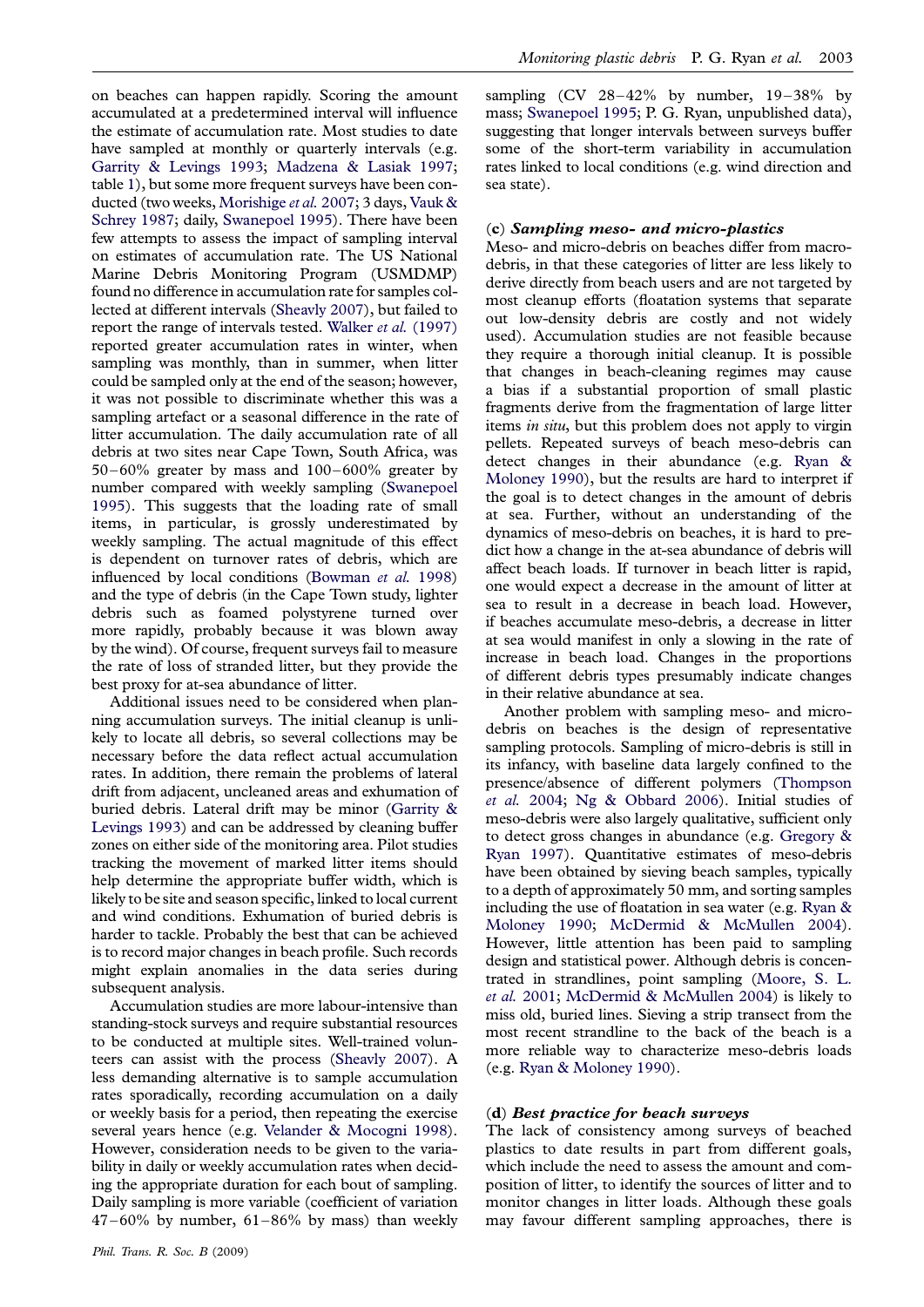need for greater standardization. The United Nations Environment Programme (UNEP) is currently developing a set of guidelines to standardize beach survey methods [\(Cheshire](#page-10-0) et al. 2009). The following recommendations are based on our best understanding of beach-litter dynamics and conform to the most commonly employed practice where possible.

For standing-stock and accumulation studies, the best approach is to record all litter from the sea edge to the highest strandline (in most cases, the edge of terrestrial vegetation). Ideally, both the numbers and mass of plastic items should be recorded, but counts may be sufficient for specific types of litter. Items should be identified as accurately as possible, allowing them to be categorized according to both composition and function. Methodologies should explicitly state the size range of litter items sampled. The minimum length of beach sampled is determined by the abundance of litter (de Araújo et al. 2006) and, for monitoring purposes, it should be determined by a power analysis based on estimates of variability in accumulation data from pilot studies and on considerations of the minimum rate of change to be detected [\(Ribic &](#page-12-0) [Ganio 1996](#page-12-0)). Ideally, sample widths should be at least 50 m for standing stocks and 500 m for accumulation studies. Site selection is likely to be determined by the monitoring question (e.g. remote beaches track litter from ships and long-distance drift litter, whereas urban beaches track local inputs). However, it is important that sites be described adequately by recording substratum, slope, exposure to the open ocean, proximity to local litter sources, cleaning history, etc. (table [1](#page-3-0)). For most studies, it is best if no beach-cleaning takes place, because cleaning significantly alters the abundance and composition of debris [\(Moore, S. L.](#page-12-0) et al. 2001; [Somerville](#page-13-0) et al. [2003](#page-13-0)). It is also crucial that the site can be relocated accurately for repeated sampling.

Comparisons of standing stocks have shown marked increases in some litter types (e.g. [Ryan & Moloney](#page-12-0) [1990;](#page-12-0) [Willoughby](#page-13-0) et al. 1997; [figure 2\)](#page-2-0), but this may reflect long-term accumulation rather than absolute increases in the amount of debris at sea. Accumulation studies are preferred because they demonstrate unambiguous trends in macro-debris abundance at sea [\(Ribic](#page-12-0) et al. 1992, [1997\)](#page-12-0). Despite failing to demonstrate major changes in debris accumulation rates ([Sheavly](#page-13-0) [2007\)](#page-13-0), the USMDMP provides the best model for large-scale beach monitoring (table [1](#page-3-0)). However, it would be valuable to monitor a broader spectrum of litter types. Focusing on specific indicator groups can be useful (e.g. Józwiak 2005; [Shigeru](#page-13-0) et al. 2006), but it may fail to detect important changes in non-target categories ([Ribic 1998\)](#page-12-0), including changes in plastic products in the waste stream resulting from novel packaging applications. Ideally, monitoring should take place at a network of sites, with analysis testing for common trends across sites.

Meso-debris should be sampled by a combination of sieving, dry picking and floatation to locate the greatest proportion of plastic litter. Fourier-transform infrared spectroscopy could be used to identify the polymer type of fragments collected. Surveys should sample the entire beach profile from the most recent

strandline to the back of the shore to a depth of 50 mm. Minimum transect width is again determined by the abundance of litter, but should not be  $\leq 0.5$  m. Macro-debris sampled in this way can give an indication of buried litter loads compared with surface macro-debris ([Kusui & Noda 2003\)](#page-11-0).

# 4. SURVEYS AT SEA

If the primary goal is to monitor changes in the amount and composition of plastic debris at sea, direct surveys avoid many of the complications of beach dynamics and contamination by beach users. However, at-sea surveys are complicated by ocean current dynamics, shipboard disposal and accidental loss and are more costly and more challenging logistically, given the intensive sampling needed to detect subtle changes. Surveys at sea are also limited to assessing standing stocks rather than accumulation rates. Changes detected in the amounts of debris are the balance between inputs and losses and do not necessarily reflect the efficacy of mitigation measures to reduce losses of plastics into the environment.

# (a) Floating and suspended debris

The abundance of floating plastics at sea can be estimated either by direct observation of large debris items (e.g. Day [et al.](#page-11-0) 1990a; [Matsumura & Nasu](#page-12-0) [1997;](#page-12-0) [Thiel](#page-13-0) et al. 2003; [Pichel](#page-12-0) et al. 2007) or by net trawls for smaller items (e.g. Carpenter & Smith 1972; [Day & Shaw 1987;](#page-11-0) [Ryan 1988](#page-12-0)a; Day [et al.](#page-11-0) [1990](#page-11-0)b; Ogi [et al.](#page-12-0) 1999; [Moore, C. J.](#page-12-0) et al. 2001; [Yamashita & Tanimura 2007\)](#page-13-0). Direct observations rely on competent, motivated observers. Studies comparing detection ability show marked differences among observers (e.g. [Ryan & Cooper 1989](#page-12-0)), which needs to be addressed if multiple observers are used to monitor debris at sea. Counts of litter at sea can be used to provide an index of abundance (number of items per unit distance) or an estimate of abundance based on fixed-width or line transects. Fixed-width transects assume that all debris is detected, which is unlikely unless transects are very narrow (e.g. [Willoughby](#page-13-0) *et al.* 1997). For line transects, the perpendicular distance to each item has to be estimated to compensate for decreasing detection rate with distance from the observer ([Buckland](#page-10-0) et al. 1993). This method assumes that the probability of detection on the transect line is 1, and there are problems with variable detection rates depending on sea state, light conditions and the size, colour and height above water of plastic objects. Observations should be conducted only on that side of the ship with the best viewing conditions. Separate detection curves should be estimated for different sea states, and studies should state the smallest size of items recorded.

Most surveys are conducted from ships or small boats, but aerial surveys also have been used to estimate the abundance of plastic litter at sea ([Lecke-](#page-11-0)[Mitchell & Mullin 1992](#page-11-0)) and to locate major aggregations of litter ([Pichel](#page-12-0) et al. 2007). Aerial surveys cover large areas and are less prone to changes in litter detectability linked to wind strength and sea state, but they only detect large litter items. As with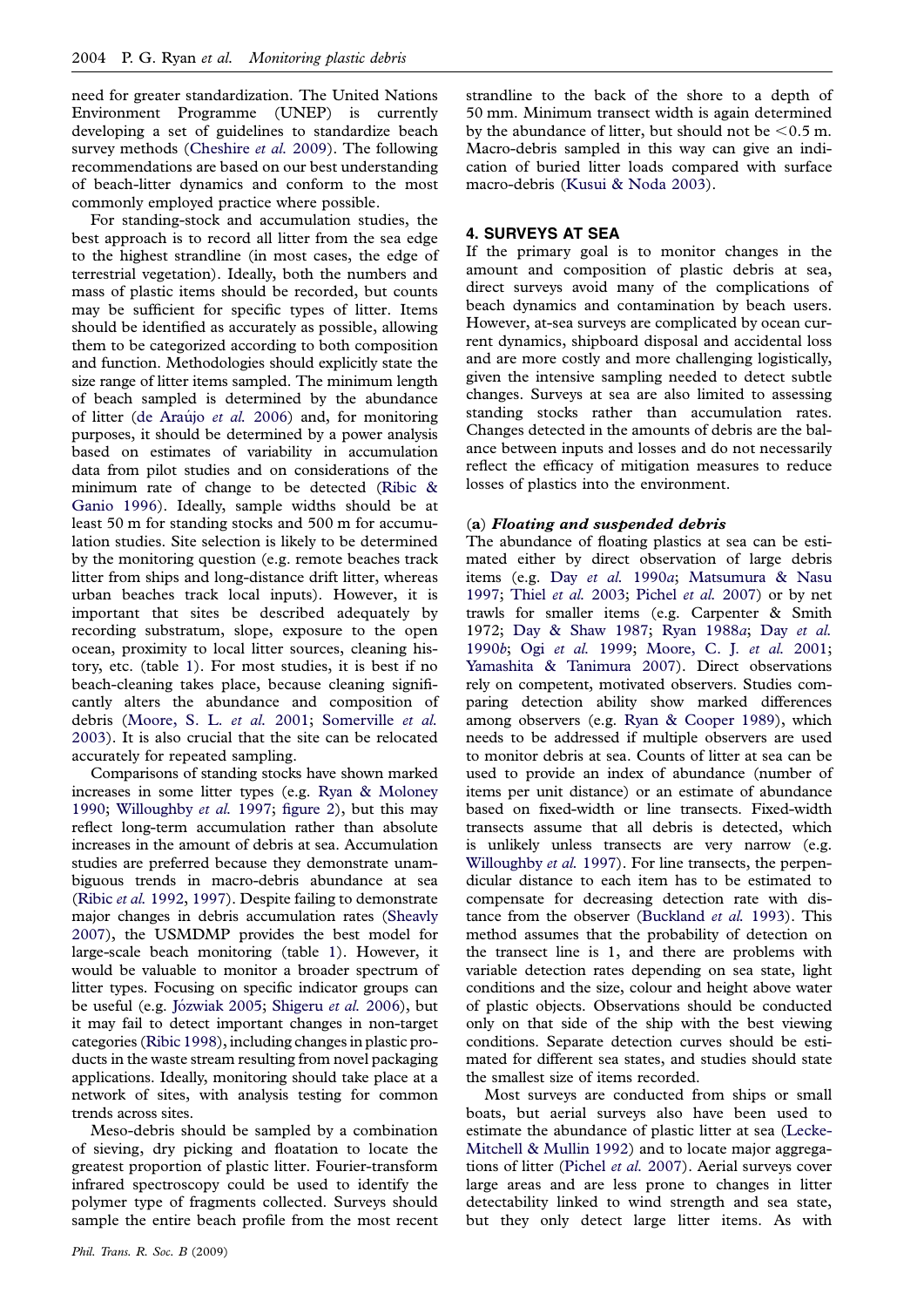

Figure 3. A manta trawl (a) being deployed from a research vessel and (b) being towed at sea to sample floating plastics.

ship-based surveys, unless inter-observer effects can be strictly controlled, aerial surveys are more valuable for detecting spatial differences in abundance than for monitoring changes over time.

Net-based surveys are less subjective than direct observations but are limited regarding the area that can be sampled (net apertures  $1-2$  m and ships typically have to slow down to deploy nets, requiring dedicated ship's time). The plastic debris sampled is determined by net mesh size, with similar mesh sizes required to make meaningful comparisons among studies. Floating debris typically is sampled with a neuston or manta trawl net lined with 0.33 mm mesh (figure 3). Given the very high level of spatial clumping in marine litter (e.g. [Ryan 1988](#page-12-0)a; [Pichel](#page-12-0) et al. 2007), large numbers of net tows are required to adequately characterize the average abundance of litter at sea. Long-term changes in plastic meso-litter have been reported using surface net tows: in the North Pacific Subtropical Gyre in 1999, plastic abundance was 335 000 items  $km^{-2}$  and 5.1 kg km<sup>-2</sup> [\(Moore, C. J.](#page-12-0) [et al.](#page-12-0) 2001), roughly an order of magnitude greater than samples collected in the 1980s (Day [et al.](#page-11-0) [1990](#page-11-0) $a$ , $b$ ). Similar dramatic increases in plastic debris have been reported off Japan (Ogi [et al.](#page-12-0) 1999). However, caution is needed in interpreting such findings, because of the problems of extreme spatial heterogeneity, and the need to compare samples from equivalent water masses.

To date, most studies have sampled floating plastic debris, but some plastics are more dense than

Phil. Trans. R. Soc. B (2009)

seawater, making it important to sample mid-water and bottom loads of plastic debris. Suspended debris can be sampled with bongo nets with a 0.33 mm mesh ([Lattin](#page-11-0) et al. 2004). Few such surveys have been conducted, but data from the eastern North Pacific suggest that the abundance of suspended plastic within  $10 - 30$  m of the sea surface averages two orders of magnitude less than that of surface plastics (AMRF, unpublished data). All subsurface net tows should be deployed with a flowmeter to assess the volume of water sampled. The continuous plankton recorder (CPR) offers a valuable subsurface tool to track changes in the distribution and composition of micro-plastic particles at sea, both spatially and temporally [\(Thompson](#page-13-0) et al. 2004).

#### (b) Litter on the seabed

Surveys of macro-debris loads on the seabed have been conducted with divers (e.g. [Donohue](#page-11-0) et al. 2001; [Nagelkerken](#page-12-0) et al. 2001), submersibles and remoteoperated vehicles ([Galgani](#page-11-0) et al. 2000) and trawl surveys (e.g. Galil [et al.](#page-11-0) 1995; [Galgani](#page-11-0) et al. 2000; [Moore & Allen 2000;](#page-12-0) [Lattin](#page-11-0) et al. 2004; [OSPAR](#page-12-0) [Commission 2007](#page-12-0)b). Perhaps somewhat surprisingly, plastics dominate macro-debris on the sea floor to an extent similar to which they dominate floating litter and beach debris. Just like stranded debris, plastic on the seabed aggregates locally in response to local sources and bottom topography [\(Galgani](#page-11-0) et al. 2000; [Moore & Allen 2000\)](#page-12-0). The amount of plastic litter is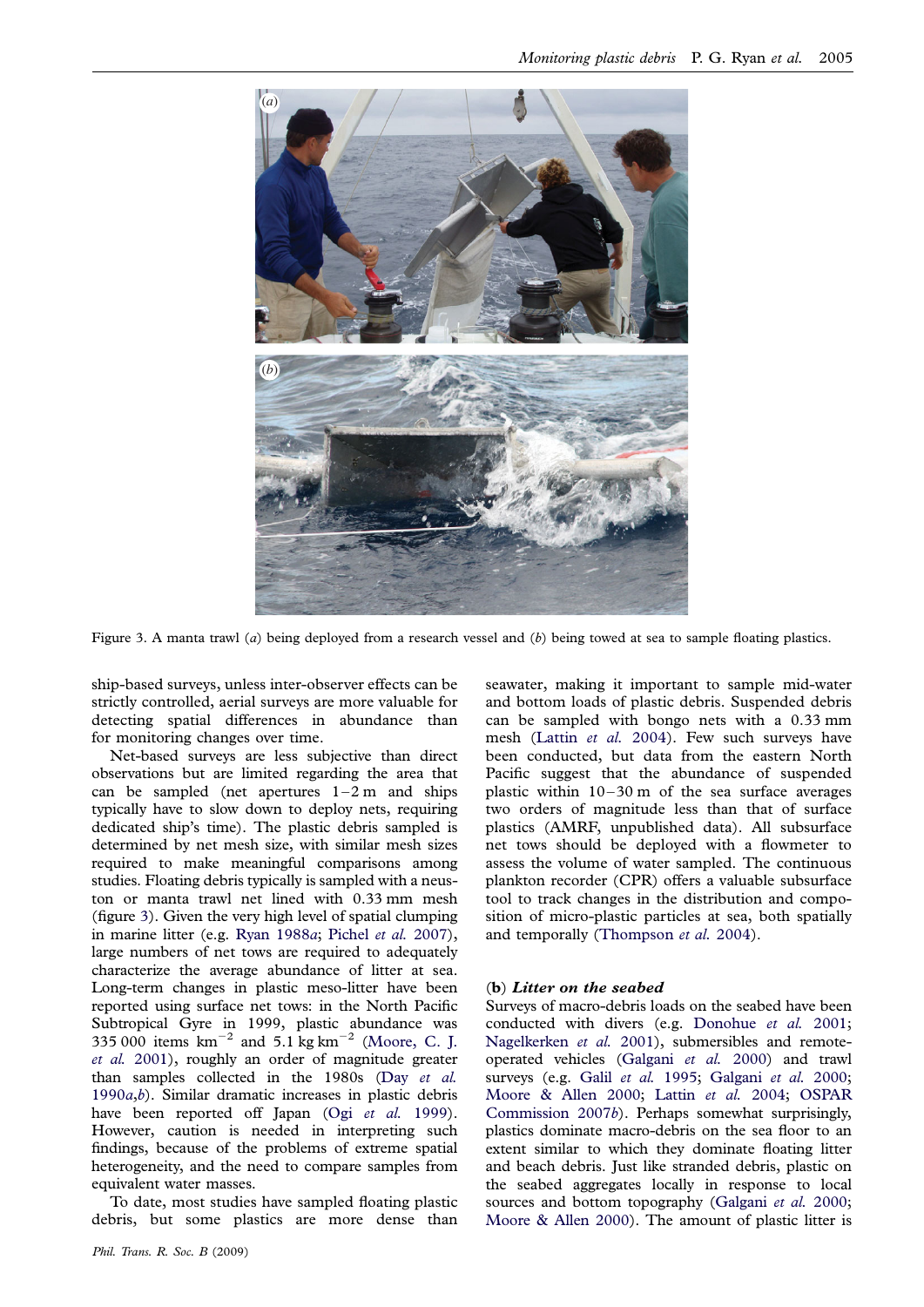<span id="page-7-0"></span>so great in some areas with large amounts of shipping traffic that initiatives have been started to clean the seabed with trawls [\(OSPAR Commission 2007](#page-12-0)b), despite concerns about the ecological impacts of trawling. To date, most studies have measured standing stocks of macro-debris, but some accumulation data have been obtained following cleanups of shallow reefs in Hawaii ([Boland & Donohue 2003](#page-10-0); [Dameron](#page-11-0) et al. [2007\)](#page-11-0). The rate of litter accumulation on these reefs is correlated with initial standing stock and is a function of reef exposure and depth ([Dameron](#page-11-0) et al. 2007). There has been little attention to the abundance of meso- and micro-debris on the seabed. Epibenthic trawls have found substantial plastic loads just above the seabed in shallow coastal waters off southern California ([Lattin](#page-11-0) et al. 2004). Bottom sediments in deeper waters can be sampled with a Van Veen grab or similar device. Micro-plastics have been found in subtidal sediments around the UK and Singapore [\(Thompson](#page-13-0) et al. 2004; [Ng & Obbard 2006\)](#page-12-0).

#### (c) Best practice for at-sea surveys

Effective monitoring of floating plastics at-sea requires huge sample sizes to overcome the very large spatial heterogeneity in plastic litter. Stratified random sampling can help with this issue, but it requires  $a$ priori categorization of water masses into the relevant sampling strata. If resources are available, probably the best tool is to sample with neuston nets with a 0.33 mm mesh. Direct observations, often using vessels of opportunity, are less resource-intensive, but are fraught with potential biases linked to differences in litter detectability. Such surveys provide only a crude index of the abundance of floating litter. Much less is known about the distribution and abundance of mid-water plastics, but they probably suffer the same sampling problems, with the added complication of even lower abundances. The CPR is a useful tool for long-term subsurface monitoring of micro-particles.

Monitoring changes in benthic plastic litter is functionally similar to beach surveys, with the added complication of working underwater. Divers can replicate beach sampling protocols in shallow water, but in deeper waters there are greater issues with quantitatively robust sampling owing to variation in trawl and grab efficiency (linked to substratum type and other local conditions). Trawl nets also become clogged, reducing their efficiency and thus underestimating actual plastic abundance. Remote cameras may provide a more objective sampling strategy for benthic litter.

## 5. MONITORING AFFECTED SPECIES

One of the major concerns about the accumulation of plastic debris in the ocean is the impact on the biota. Consequently, it is sensible to monitor the rates at which impacts occur, although it only provides information on specific types of plastic litter. The two main impacts are entanglement and ingestion, but monitoring other interactions with wildlife also can detect useful trends, such as the amount of litter incorporated in seabird nests [\(Hartwig](#page-11-0) et al. 2007).



Figure 4. Long-term trends in the impacts of plastics on marine animals: (a) numbers of entangled seals recorded annually on SE Farallon Island, California, 1976–1998 (reproduced with permission from [Hanni & Pyle 2000](#page-11-0)); (b) proportions of prions Pachyptila spp. stranded on New Zealand beaches that had plastics in their stomachs, 1958–1977 (reproduced with permission from [Harper &](#page-11-0) [Fowler 1987](#page-11-0)).

#### (a) Entanglement

Entanglement is one of the more visible impacts of plastic debris, affecting a large number of marine and fresh-water species ([Laist 1997](#page-11-0)). Monitoring the number of entangled organisms can indicate changes in the abundance of debris responsible for entanglements. For example, entanglement records for three species of seals from the Farallon Islands show a steady increase since the 1970s, but with a marked peak from 1983 to 1985 [\(Hanni & Pyle 2000](#page-11-0); figure 4a). [Camphuysen \(2001\)](#page-10-0) reported increased entanglement rates of Northern Gannets Morus bassanus in the North Sea from 1997 to 2000. Such data can be used to assess whether mitigation measures have been effective. There was no decrease in entanglement rates among Hawaiian Monk Seals Monachus schauinslandi following the introduction of MARPOL Annex V banning the disposal of plastics at sea [\(Henderson 2001](#page-11-0)), but most entanglements are from fishing gear lost at sea (not discarded). However, there was no decrease in entanglement of two seal species in Australia, despite efforts to reduce the amount of fishery debris being lost at sea ([Page](#page-12-0) [et al.](#page-12-0) 2004). At South Georgia, the proportion of entangled Antarctic fur seals Arctocephalus gazella halved following active promotion of MARPOL Annex V regulations, but the population of seals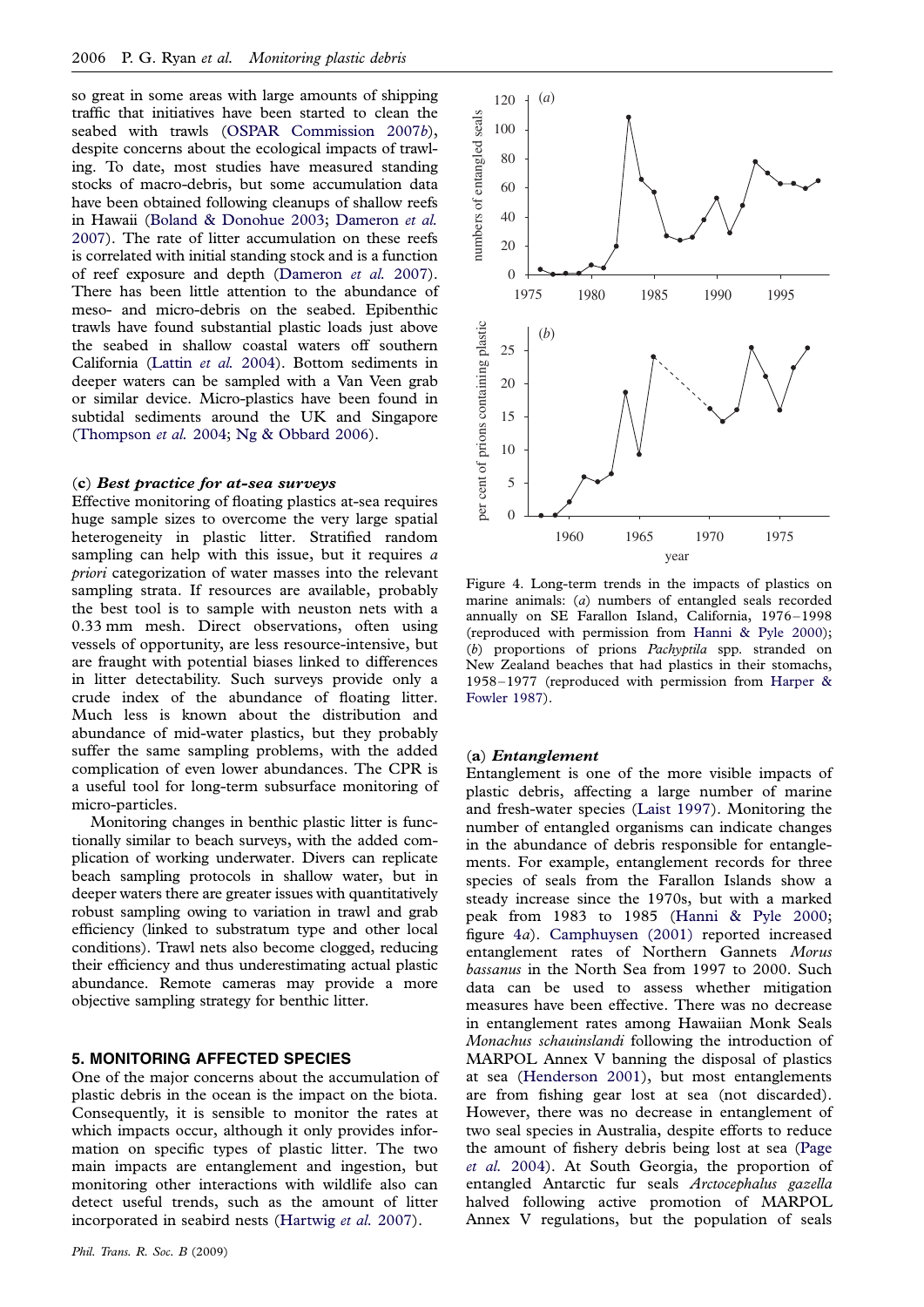roughly doubled over the same period, suggesting that there was no decrease in the amount of litter at sea and that the total number of seals affected may have increased ([Arnould & Croxall 1995](#page-10-0)). This example illustrates the need to interpret results with caution. Entanglement tends to be quite rare [\(Laist 1997](#page-11-0)), making it hard to obtain sufficient data to detect a significant change in the rate of entanglement. It is only really feasible to use as an index of plastic litter if there is constant search effort.

# (b) Plastic ingestion

Ingestion of plastic debris occurs much more frequently than entanglement, with almost all individuals of some species containing ingested plastic (e.g. [Ryan 1987](#page-12-0); Laist 1997; [Robards](#page-12-0) et al. 1997). Indeed, the first indication that plastics were a problem in marine systems came when plastic fragments were found in the stomachs of seabirds in the 1960s. Prions Pachyptila spp. in New Zealand showed a steady increase in the incidence of plastic ingestion from the 1960s to the 1970s ([Harper & Fowler 1987](#page-11-0); figure [4](#page-7-0)b), and 74 per cent of albatross Phoebastria spp. chicks found dead on Laysan Island, Hawaii, contained plastics in 1965 [\(Kenyon &](#page-11-0) [Kridler 1969](#page-11-0)). Seabirds that accumulate plastics in their stomachs (especially petrels and storm-petrels, Procellariiformes) are useful indicators of changes in the amount and composition of plastic debris at sea. They collect debris over large areas and can be sampled with little cost by examining the stomach contents of beached birds [\(Harper & Fowler 1987](#page-11-0)), birds killed accidentally by fishing activities [\(Mallory](#page-12-0) et al. 2006; [Ryan 2008](#page-12-0)) or by examining regurgitated pellets of predators that feed on seabirds [\(Ryan 2008](#page-12-0)).

Plastic loads in birds reflect regional differences in the abundance of marine debris (Day [et al.](#page-11-0) 1985; [van Franeker 1985](#page-13-0); [van Franeker & Bell 1985;](#page-13-0) [Spear](#page-13-0) [et al.](#page-13-0) 1995). For example, the amount of ingested plastic in Northern Fulmars Fulmarus glacialis in the North Atlantic is greatest in highly contaminated waters of the North Sea, where almost all birds contain some plastic [\(van Franeker](#page-13-0) et al. 2005), decreasing to only 36 per cent of birds in arctic Canada [\(Mallory](#page-12-0) [et al.](#page-12-0) 2006). Even within the North Sea, regional differences are apparent, with average plastic loads doubling from the Faroe Islands to Scotland and doubling again from Scotland to the southern North Sea ([van Franeker](#page-13-0) et al. 2005). These regional differences suggest that there are marked differences in the abundance of meso-debris between these regions, provided that the foraging areas of birds are largely confined to these regions.

For monitoring purposes, it is important to understand the factors that influence the amount of plastic in birds' stomachs ([Ryan 2008](#page-12-0)). Seabirds select the types of plastic fragments they ingest (Day [et al.](#page-11-0) [1985](#page-11-0); [Ryan 1987](#page-12-0)), but comparisons within species should have a consistent bias. Plastic loads in Northern Fulmars found dead on the Dutch coast are affected by age but not by sex, season, level of starvation or cause of death ([van Franeker](#page-13-0) et al. 2005). Young birds typically contain more plastic than adults, probably because of the transfer of plastic

from parents to their offspring ([Ryan 1988](#page-12-0)b) exacerbated by poor discrimination of suitable food items by naive birds (Day [et al.](#page-11-0) 1985). Another issue is how ingested plastic loads change with increases in the abundance of plastic at sea. Is there a linear relationship, or do birds reach a point where they become saturated? This question has not been resolved ([Ryan 2008\)](#page-12-0).

Monitoring of plastic loads in seabirds initially showed increases in plastic ingestion from the 1960s to the 1980s (figure [4](#page-7-0)b; Day [et al.](#page-11-0) 1985; Moser  $\&$ [Lee 1992](#page-12-0)), but plastic loads have stabilized or decreased more recently, with significant changes in the composition of ingested plastic. In the North Pacific, plastic loads in Short-tailed Shearwaters Puffinus tenuirostris did not change significantly from the 1970s to the late-1990s, but virgin pellets were replaced by fragments of user plastics, decreasing from  $55-73\%$  in the 1970s to 33 per cent in the 1990s [\(Vlietstra & Parga 2002](#page-13-0)). Similar decreases in the proportions of virgin pellets have been found in five other seabirds foraging in the Atlantic and southern Indian Oceans from the 1980s to 2000s ([Ryan 2008](#page-12-0)). Among Northern Fulmars stranded on Dutch beaches, there has been a long-term decrease in the mass of virgin pellets over the last 20 yr and, after peaking in the 1990s, the total mass of ingested plastic has decreased over the last 10 yr (figure [5](#page-9-0)). There thus appears to have been a global decrease in the abundance of virgin pellets at sea over the last two decades, which, with the exception of fulmars in the North Sea, has been offset to a degree by increases in user plastics. These insights have been obtained at a fraction of the cost of ship-based surveys of meso-debris abundance at sea.

# 6. MONITORING INPUTS

The most direct measure of success in the campaign against plastic pollution is to monitor the amounts of waste plastic entering the marine environment. This is no trivial undertaking, given the wide range of sources of plastic debris. Two main sources of plastic debris can be considered separately: ship- and land-based ([Coe & Rogers 1997\)](#page-11-0).

## (a) Ship-based sources

Initial concerns about debris in marine environments focused largely on ship-based sources. Early attempts to assess the amount of waste disposed of by vessels at sea [\(Dixon & Dixon 1981](#page-11-0); [Pruter 1987\)](#page-12-0) provided crude estimates of the amount dumped ([Rees & Pond](#page-12-0) [1995\)](#page-12-0), but there have been no formal estimates since MARPOL Annex V came into force in 1988. Estimates of compliance with the ban on disposal at sea imposed on signatories of MARPOL Annex V have been obtained from the use of port reception facilities [\(Carpenter &](#page-10-0) [Macgill 2005](#page-10-0)). In addition, independent fishery observers can be tasked to report on disposal practices on fishing vessels [\(Jones 1995](#page-11-0); [Walker](#page-13-0) et al. 1997).

# (b) Land-based sources

Although some plastic debris is transported by wind, most land-based litter is carried by water via rivers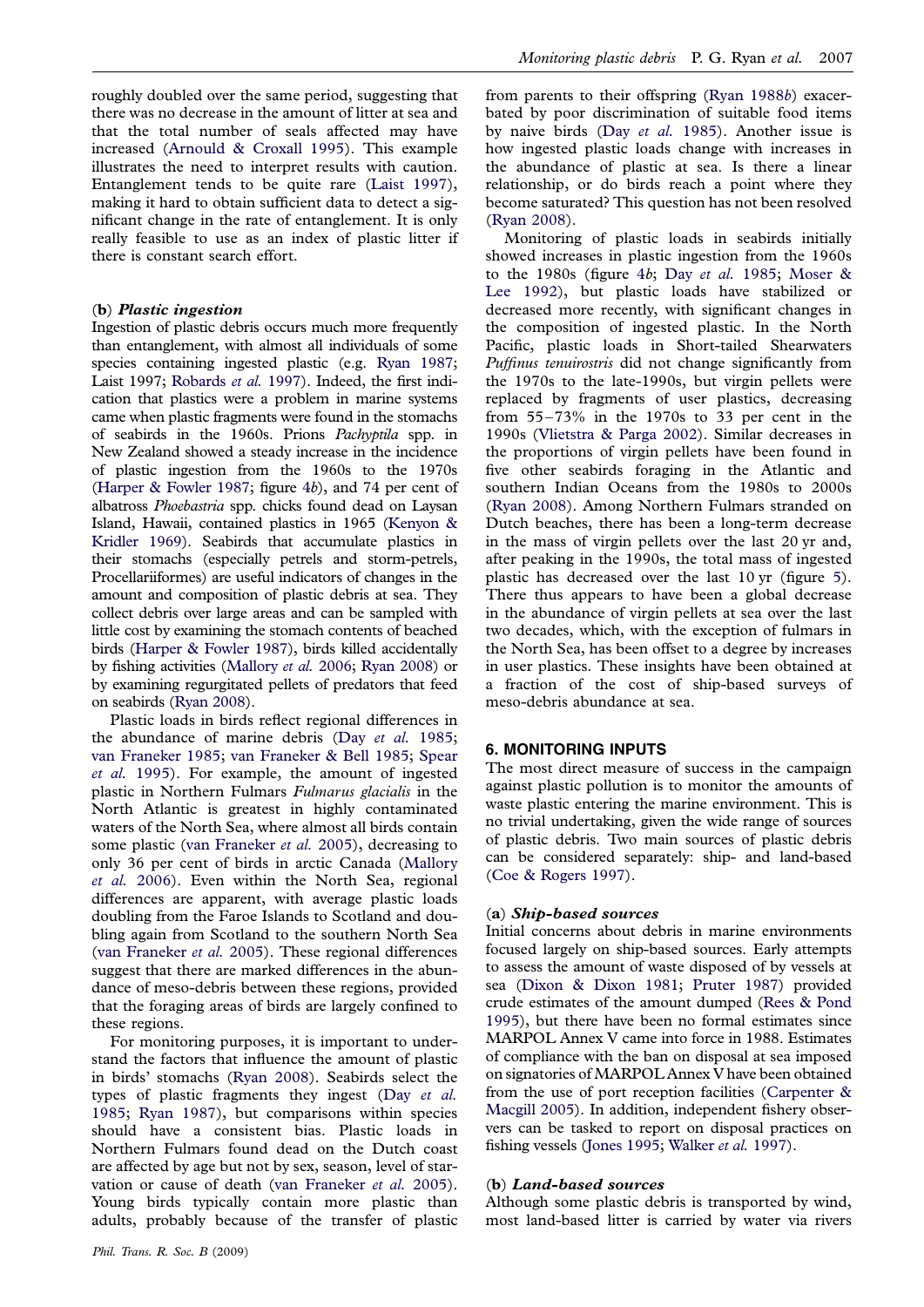<span id="page-9-0"></span>

Figure 5. Typical plastics from a Northern Fulmar stomach (top panel) and trends in the average mass ( $\pm$ s.e.) of user plastic and virgin plastic pellets in Northern Fulmars stranded on Dutch beaches in 1982–1990 ( $n = 69$ ) and 1997–2005 ( $n = 580$ ).

Table 2. Sampling protocols used to assess plastic debris loads in urban runoff by the Algalita Marine Research Foundation. Water-based samples are collected upstream of debris booms, above the influence of the tidal prism.

| habitat sampled     | collection device | net aperture (m)        | mesh size (mm) |
|---------------------|-------------------|-------------------------|----------------|
| surface; mid-stream | manta trawl       | $0.9 \times 0.15$       | 0.33           |
| surface, edge       | hand net          | $0.46 \times 0.25$      | $0.5$ or $0.8$ |
| mid-water           | weighted net      | $0.46 \times 0.25$      | 0.33           |
| bed load            | streambed sampler | $0.15 \times 0.15$      | 0.33           |
| bottom sediments    | scoop             | 151 bucket <sup>a</sup> |                |

<sup>a</sup>Fifteen litres of bottom sediments are collected to a depth of 100 mm; in cement-lined canals, samples are collected where the concrete bottom terminates and natural bottom begins.

and storm-water. Few attempts to quantify the magnitude of litter in runoff have been published in the primary literature (see papers in [Coe & Rogers 1997](#page-11-0)), but numerous studies have been conducted, often as part of programmes to educate the public to the dangers of inappropriate disposal of plastics. Most studies quantify plastic loads in runoff by sampling litter captured in a variety of filtering systems (e.g. [Durrum](#page-11-0)

[1997](#page-11-0); [Armitage & Roseboom 2000](#page-10-0)) or in customized nets (table 2). However, one study in Melbourne, Australia, released marked litter items in street-side storm-water drains and then used schoolchildren to locate them on surrounding beaches, thus establishing the link between street litter and beach litter.

To date, most studies of litter in urban runoff have focused on macro-debris (e.g. [Marais & Armitage](#page-12-0)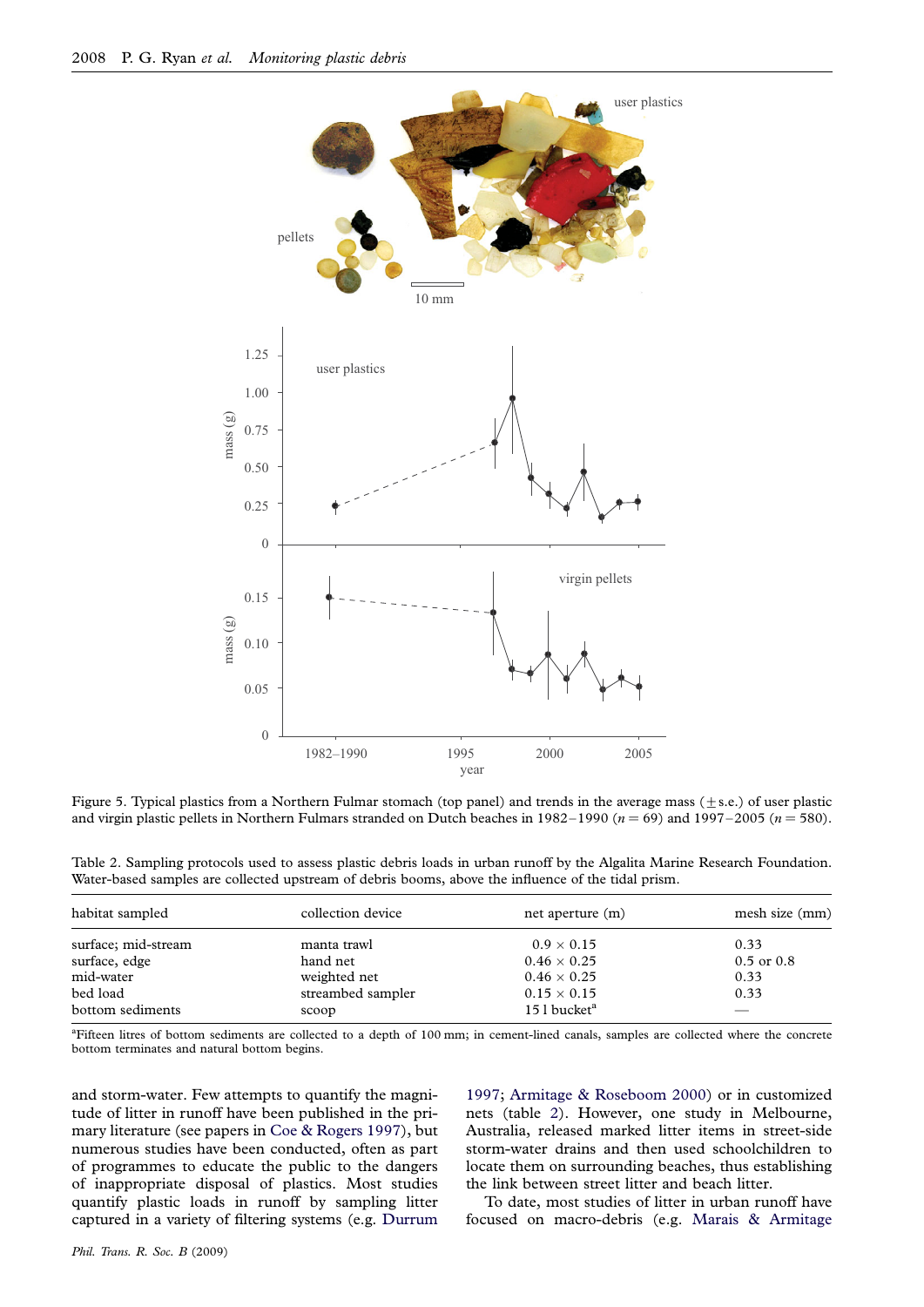<span id="page-10-0"></span>[2004](#page-12-0); [Marais](#page-12-0) et al. 2004). The most comprehensive survey of small plastic litter has been conducted by the Algalita Marine Research Foundation (AMRF) in southern California ([www.algalita.org](http://www.algalita.org); table [2](#page-9-0)), which recorded up to 81 g m<sup> $-3$ </sup> of small plastic items in storm-water discharges. A key challenge is to cope with the great temporal heterogeneity in plastic loads linked to rainfall events. Litter loads build up between rain events and are then flushed into the receiving water body. Sampling high-flow events is complicated by clogging of sampling nets or grids. Passive litter traps risk blocking drains or losing samples through the tearing of nets. Surveys of litter on land can also provide useful information on debris abundance. The AMRF conducted site inspections of plastic converters in the Los Angeles basin to assess pellet spillages, then re-surveyed these businesses following the implementation of best management practices. This intervention reduced pellet spillage by 80 per cent.

# 7. CONCLUSIONS

Just as multiple initiatives are needed to tackle the marine litter problem [\(Coe & Rogers 1997\)](#page-11-0), diverse approaches are required to monitor the abundance of plastics in marine environments. For any monitoring programme, the objectives must be clearly stated, the methodology clearly defined and quality control implemented to ensure quality data. Sampling design needs to be cognizant of the dynamics of plastic in the environment. Debris monitoring is complicated by large spatial and temporal heterogeneity in the amounts of plastic debris. Pilot studies should be used to estimate variability in sample data, and then power analysis should assess the numbers of samples necessary to detect a predetermined change.

By selecting beaches at varying distances from major litter sources, beach surveys can provide useful insights into the origins of plastic debris. Monitoring of stranded litter should concentrate on estimating the accumulation rate of debris on beaches, because this gives a measure of the amount of litter at sea. However, this effort adds considerably to the cost of beach surveys. Accumulation rates are sensitive to sampling interval; frequent sampling reduces biases owing to rapid debris turnover, but estimates are more variable than longer sampling intervals, requiring greater sampling effort. At-sea sampling is also extremely expensive, but net-based samples suggest that there have been marked increases in plastic litter in accumulation zones in oceanic gyres. Seabirds that accumulate plastic in their stomachs provide an inexpensive, powerful tool to monitor changes in the abundance and composition of small plastic debris at regional scales. Monitoring the incidence of entanglement also is useful, provided that search effort is constant and that interpretation acknowledges changes in the population size of affected organisms.

Assessing the magnitude of debris sources is complicated by the large number of point and diffuse sources of plastic debris (figure [1\)](#page-1-0). However, this approach has the advantage of assessing directly whether specific mitigation efforts are having the desired effect. Dumping of ship-based litter can be assessed by independent

observers on vessels and by monitoring the use of port reception facilities. Land-based sources can be monitored by sampling rivers, storm-water run-off and other key sources. In tandem with appropriate education programmes, measurement of sources can be effective in promoting changes in disposal practices that ultimately reduce the amounts of plastic entering the environment.

We thank our colleagues and many volunteers who assisted with data collection and tolerated the sometimes smelly business of collecting beached birds and sorting litter. P.G.R. and C.L.M. received financial support from the National Research Foundation and the Plastics Federation of South Africa. C.J.M. and the Algalita Foundation received financial support for ocean sampling aboard ORV Alguita from the Will J. Reid Foundation. Fulmar monitoring in The Netherlands was commissioned by the Ministry of Transport, Public Works and Water Management (VenW) and is possible thanks to volunteer assistance from the Dutch Seabird Group (NZG). North Sea wide monitoring was established by EU Interreg support and is continued with funds from NYK Group Europe Ltd and Chevron Upstream Europe.

## **REFERENCES**

- Andrady, A. L. (ed.) 2003 Plastics and the environment. New York: Wiley.
- Armitage, N. & Roseboom, A. 2000 The removal of urban litter from stormwater conduits and streams: paper 1 the quantities involved and catchment litter management options. Water SA 26, 181–187.
- Arnould, J. P. Y. & Croxall, J. P. 1995 Trends in entanglement of Antarctic fur seals (Arctocephalus gazella) in man-made debris at South Georgia. Mar. Pollut. Bull. 30, 707 –712. [\(doi:10.1016/0025-326X\(95\)00054-Q\)](http://dx.doi.org/doi:10.1016/0025-326X(95)00054-Q)
- Barnes, D. K. A. 2002 Invasions by marine life on plastic debris. Nature 416, 808–809. ([doi:10.1038/416808a](http://dx.doi.org/doi:10.1038/416808a))
- Barnes, D. K. A., Galgani, F., Thompson, R. C. & Barlaz, M. 2009 Accumulation and fragmentation of plastic debris in global environments. Phil. Trans. R. Soc. B 364, 1985–1998. ([doi:10.1098/rstb.2008.0205\)](http://dx.doi.org/doi:10.1098/rstb.2008.0205)
- Boland, R. C. & Donohue, M. J. 2003 Marine debris accumulation in the nearshore marine habitat of the endangered Hawaiian monk seal, Monachus schauinslandi 1999–2001. Mar. Pollut. Bull. 46, 1385–1394. [\(doi: 10.](http://dx.doi.org/doi:10.1016/S0025-326X(03)00291-1) [1016/S0025-326X\(03\)00291-1\)](http://dx.doi.org/doi:10.1016/S0025-326X(03)00291-1)
- Bowman, D., Manor-Samsonov, N. & Golik, A. 1998 Dynamics of litter pollution on Israeli Mediterranean beaches: a budgetary, litter flux approach. *J. Coastal* Res. 14, 418–432.
- Buckland, S. T., Anderson, D. R., Burnham, K. P. & Laake, J. L. 1993 Distance sampling: estimating abundance of biological populations. London, UK: Chapman and Hall.
- Camphuysen, C. J. 2001 Northern Gannets Morus bassanus found dead in the Netherlands, 1970–2000. Atlantic Seabirds 3, 15–30.
- Carpenter, A. & Macgill, S. M. 2005 The EU Directive on port reception facilities for ship-generated waste and cargo residues: the results of a second survey on the provision and uptake of facilities in North Sea ports. Mar. Pollut. Bull. 50, 1541–1547. ([doi:10.1016/j.marpolbul.2005.06.021](http://dx.doi.org/doi:10.1016/j.marpolbul.2005.06.021))
- Carpenter, E. J., Anderson, S. J., Harvey, G. R., Miklas, H. P. & Peck, B. B. 1972 Polystyrene spherules in coastal waters. Science 178, 749–750. ([doi:10.1126/science.178.4062.749\)](http://dx.doi.org/doi:10.1126/science.178.4062.749)
- Cheshire, A. C. et al. 2009 UNEP/IOC Guidelines on survey and monitoring of marine litter. UNEP Regional Seas Rpts & Studies, No. 186; IOC Tech. Ser. No. 83.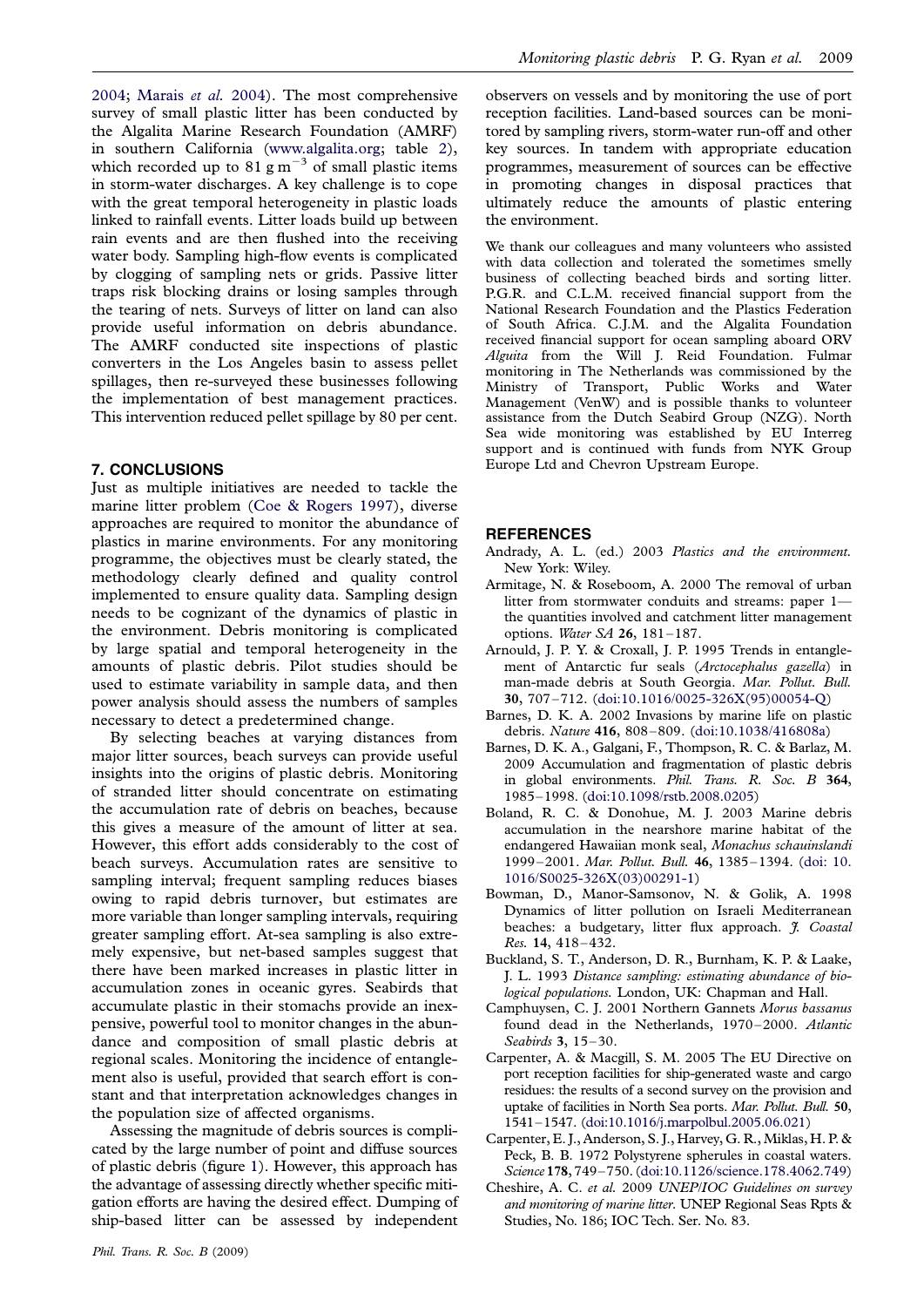- <span id="page-11-0"></span>Coe, J. M. & Rogers, D. B. (eds) 1997 Marine debris: sources, impacts, and solutions. New York, NY: Springer-Verlag.
- Dameron, O. J., Parke, M., Albins, M. A. & Brainard, R. 2007 Marine debris accumulation in the northwestern Hawaiian Islands: an examination of rates and processes. Mar. Pollut. Bull. 54, 423 –433. [\(doi:10.1016/j.marpolbul.](http://dx.doi.org/doi:10.1016/j.marpolbul.2006.11.019) [2006.11.019](http://dx.doi.org/doi:10.1016/j.marpolbul.2006.11.019))
- Day, R. H. & Shaw, D. G. 1987 Patterns of abundance of pelagic plastic and tar in the North Pacific Ocean, 1976–1985. Mar. Pollut. Bull. 18, 311–316. ([doi:10.](http://dx.doi.org/doi:10.1016/S0025-326X(87)80017-6) [1016/S0025-326X\(87\)80017-6\)](http://dx.doi.org/doi:10.1016/S0025-326X(87)80017-6)
- Day, R. H., Wehle, D. H. S. & Coleman, F. C. 1985 Ingestion of plastic pollutants by marine birds. In Proc. Workshop on the Fate and Impact of Marine Debris (eds R. S. Shomura & H. O. Yoshida), pp. 344 –386. US Dept Commerce: NOAA Tech. Mem., NOAA-TM-NMFS-SWFSC-54.
- Day, R. H., Shaw, D. G. & Ignell, S. E. 1990a The quantitative distribution and characteristics of marine debris in the North Pacific Ocean, 1984–1988. In Proc. Second International Conference on Marine Debris (eds R. S. Shomura & M. L. Godfrey), pp. 182–211. US Dept Commerce: NOAA Tech. Mem., NOAA-TM-NMFS-SWFSC-154.
- Day, R. H., Shaw, D. G. & Ignell, S. E. 1990b The quantitative distribution and characteristics of neuston plastic in the North Pacific Ocean, 1984–1988. In Proc. Second International Conference on Marine Debris (eds R. S. Shomura & M. L. Godfrey), pp. 247–266. US Dept Commerce: NOAA Tech. Mem., NOAA-TM-NMFS-SWFSC-154.
- de Arau´jo, M. C. B., Santos, P. J. P. & Costa, M. F. 2006 Ideal width of transects for monitoring source-related categories of plastics on beaches. Mar. Pollut. Bull. 52, 957–961.
- Derraik, J. G. B. 2002 The pollution of the marine environment by plastic debris: a review. Mar. Pollut. Bull. 44, 842 –852. [\(doi:10.1016/S0025-326X\(02\)00220-5\)](http://dx.doi.org/doi:10.1016/S0025-326X(02)00220-5)
- Dixon, T. R. & Dixon, T. J. 1981 Marine litter surveillance. Mar. Pollut. Bull. 12, 289 –295. [\(doi:10.1016/0025-](http://dx.doi.org/doi:10.1016/0025-326X(81)90078-3) [326X\(81\)90078-3](http://dx.doi.org/doi:10.1016/0025-326X(81)90078-3))
- Donohue, M., Boland, R. C., Sramek, C. M. & Antonelis, G. A. 2001 Derelict fishing gear in the northwestern Hawaiian Islands: diving surveys and debris removal in 1999 confirm threat to coral reef ecosystems. Mar. Pollut. Bull. 42, 1301–1312. ([doi:10.1016/S0025-](http://dx.doi.org/doi:10.1016/S0025-326X(01)00139-4) [326X\(01\)00139-4](http://dx.doi.org/doi:10.1016/S0025-326X(01)00139-4))
- Durrum, E. 1997 The control of floating debris in an urban river. In Marine debris: sources, impacts, and solutions (eds J. M. Coe & D. B. Rogers), pp. 351 –358. New York, NY: Springer-Verlag.
- Edyvane, K. S., Dalgetty, A., Hone, P. W., Higham, J. S. & Wace, N. M. 2004 Long-term marine litter monitoring in the remote Great Australian Bight, South Australia. Mar. Pollut. Bull. 48, 1060–1075. [\(doi:10.1016/j.marpol](http://dx.doi.org/doi:10.1016/j.marpolbul.2003.12.012) [bul.2003.12.012](http://dx.doi.org/doi:10.1016/j.marpolbul.2003.12.012))
- Escardo´-Boomsma, J., O'Hara, K. & Ribic, C. A. 1995 National Marine Debris Monitoring Program, vols 1–2. Washington, DC: US EPA Office of Water.
- Frost, A. & Cullen, M. 1997 Marine debris on northern New South Wales beaches (Australia): sources and the role of beach usage. Mar. Pollut. Bull. 34, 348-352. ([doi:10.1016/S0025-326X\(96\)00149-X](http://dx.doi.org/doi:10.1016/S0025-326X(96)00149-X))
- Galgani, F. et al. 2000 Litter on the sea floor along European coasts. Mar. Pollut. Bull. 40, 516–527. [\(doi:10.1016/](http://dx.doi.org/doi:10.1016/S0025-326X(99)00234-9) [S0025-326X\(99\)00234-9\)](http://dx.doi.org/doi:10.1016/S0025-326X(99)00234-9)
- Galil, B. S., Golik, A. & Türkay, M. 1995 Litter at the bottom of the sea: a sea bed survey in the eastern Mediterranean. Mar. Pollut. Bull. 30, 22–24. ([doi:10.](http://dx.doi.org/doi:10.1016/0025-326X(94)00103-G) [1016/0025-326X\(94\)00103-G](http://dx.doi.org/doi:10.1016/0025-326X(94)00103-G))
- Garrity, S. D. & Levings, S. C. 1993 Marine debris along the Caribbean coast of Panama. Mar. Pollut. Bull. 26, 317 –324. [\(doi:10.1016/0025-326X\(93\)90574-4](http://dx.doi.org/doi:10.1016/0025-326X(93)90574-4))
- Goldsmith, F. B. (ed.) 1991 Monitoring for conservation and ecology. London, UK: Chapman & Hall.
- Gregory, M. R. 2009 Environmental implications of plastic debris in marine settings—entanglement, ingestion, smothering, hangers-on, hitch-hiking and alien invasions. Phil. Trans. R. Soc. B 364, 2013–2025. [\(doi:10.1098/rstb.2008.0265](http://dx.doi.org/doi:10.1098/rstb.2008.0265))
- Gregory, M. R. & Andrady, A. L. 2003 Plastics in the marine environment. In Plastics and the environment (ed. A. L. Andrady), pp. 379 –402. New York, NY: Wiley.
- Gregory, M. R. & Ryan, P. G. 1997 Pelagic plastics and other seaborne persistent synthetic debris: a review of Southern Hemisphere perspectives. In Marine debris: sources, impacts, and solutions (eds J. M. Coe & D. B. Rogers), pp. 49–66. New York, NY: Springer-Verlag.
- Hanni, K. D. & Pyle, P. 2000 Entanglement of pinnipeds in synthetic materials at South-east Farallon Island, California, 1976–1998. Mar. Pollut. Bull. 40, 1076–1081. ([doi:10.1016/S0025-326X\(00\)00050-3](http://dx.doi.org/doi:10.1016/S0025-326X(00)00050-3))
- Harper, P. C. & Fowler, J. A. 1987 Plastic pellets in New Zealand storm-killed prions (Pachyptila spp.), 1958–1977. Notornis 34, 65–70.
- Hartwig, E., Clemens, T. & Heckroth, M. 2007 Plastic debris as nesting material in a Kittiwake (Rissa tridactyla) colony at the Jammerbugt, Northwest Denmark. Mar. Pollut. Bull. 54, 595–597. [\(doi:10.1016/j.marpolbul.](http://dx.doi.org/doi:10.1016/j.marpolbul.2007.01.027) [2007.01.027](http://dx.doi.org/doi:10.1016/j.marpolbul.2007.01.027))
- Henderson, J. R. 2001 A pre- and post-MARPOL Annex V summary of Hawaiian Monk Seal entanglements and marine debris accumulation in the northwestern Hawaiian Islands, 1982–1998. Mar. Pollut. Bull. 42, 584 –589. [\(doi:10.1016/S0025-326X\(00\)00204-6\)](http://dx.doi.org/doi:10.1016/S0025-326X(00)00204-6)
- Jones, M. M. 1995 Fishing debris in the Australian marine environment. Mar. Pollut. Bull. 30, 25-33. ([doi:10.](http://dx.doi.org/doi:10.1016/0025-326X(94)00108-L) [1016/0025-326X\(94\)00108-L\)](http://dx.doi.org/doi:10.1016/0025-326X(94)00108-L)
- Józwiak, T. 2005 Tendencies in the numbers of beverage containers on the Polish coast in the decade from 1992 to 2001. Mar. Pollut. Bull. 50, 87–90. ([doi:10.1016/j.mar](http://dx.doi.org/doi:10.1016/j.marpolbul.2004.11.011)[polbul.2004.11.011\)](http://dx.doi.org/doi:10.1016/j.marpolbul.2004.11.011)
- Kenyon, K. W. & Kridler, E. 1969 Laysan Albatross swallow indigestible matter. Auk 86, 339 –343.
- Klemchuk, P. P. 1990 Degradable plastics: a critical review. Polym. Degrad. Stab. 27, 183–202. [\(doi:10.1016/0141-](http://dx.doi.org/doi:10.1016/0141-3910(90)90108-J) [3910\(90\)90108-J](http://dx.doi.org/doi:10.1016/0141-3910(90)90108-J))
- Kusui, T. & Noda, M. 2003 International survey on the distribution of stranded and buried litter on beaches along the Sea of Japan. Mar. Pollut. Bull. 47, 175-179. ([doi:10.1016/S0025-326X\(02\)00478-2](http://dx.doi.org/doi:10.1016/S0025-326X(02)00478-2))
- Laist, D. W. 1997 Impacts of marine debris: entanglement of marine life in marine debris including a comprehensive list of species with entanglement and ingestion records. In Marine debris: sources, impacts, and solutions (eds J. M. Coe & D. B. Rogers), pp. 99-140. New York, NY: Springer-Verlag.
- Lattin, G. L., Moore, C. J., Zellers, A. F., Moore, S. L. & Weisberg, S. B. 2004 A comparison of neustonic plastic and zooplankton at different depths near the southern Californian shore. Mar. Pollut. Bull. 49, 291-294. ([doi:10.1016/j.marpolbul.2004.01.020\)](http://dx.doi.org/doi:10.1016/j.marpolbul.2004.01.020)
- Lecke-Mitchell, K. M. & Mullin, K. 1992 Distribution and abundance of large floating plastic in the north-central Gulf of Mexico. Mar. Pollut. Bull. 24, 598 –601. ([doi:10.](http://dx.doi.org/doi:10.1016/0025-326X(92)90279-F) [1016/0025-326X\(92\)90279-F\)](http://dx.doi.org/doi:10.1016/0025-326X(92)90279-F)
- Madzena, A. & Lasiak, T. 1997 Spatial and temporal variations in beach litter on the Transkei coast of South Africa. Mar. Pollut. Bull. 34, 900-907. [\(doi:10.1016/](http://dx.doi.org/doi:10.1016/S0025-326X(97)00052-0) [S0025-326X\(97\)00052-0\)](http://dx.doi.org/doi:10.1016/S0025-326X(97)00052-0)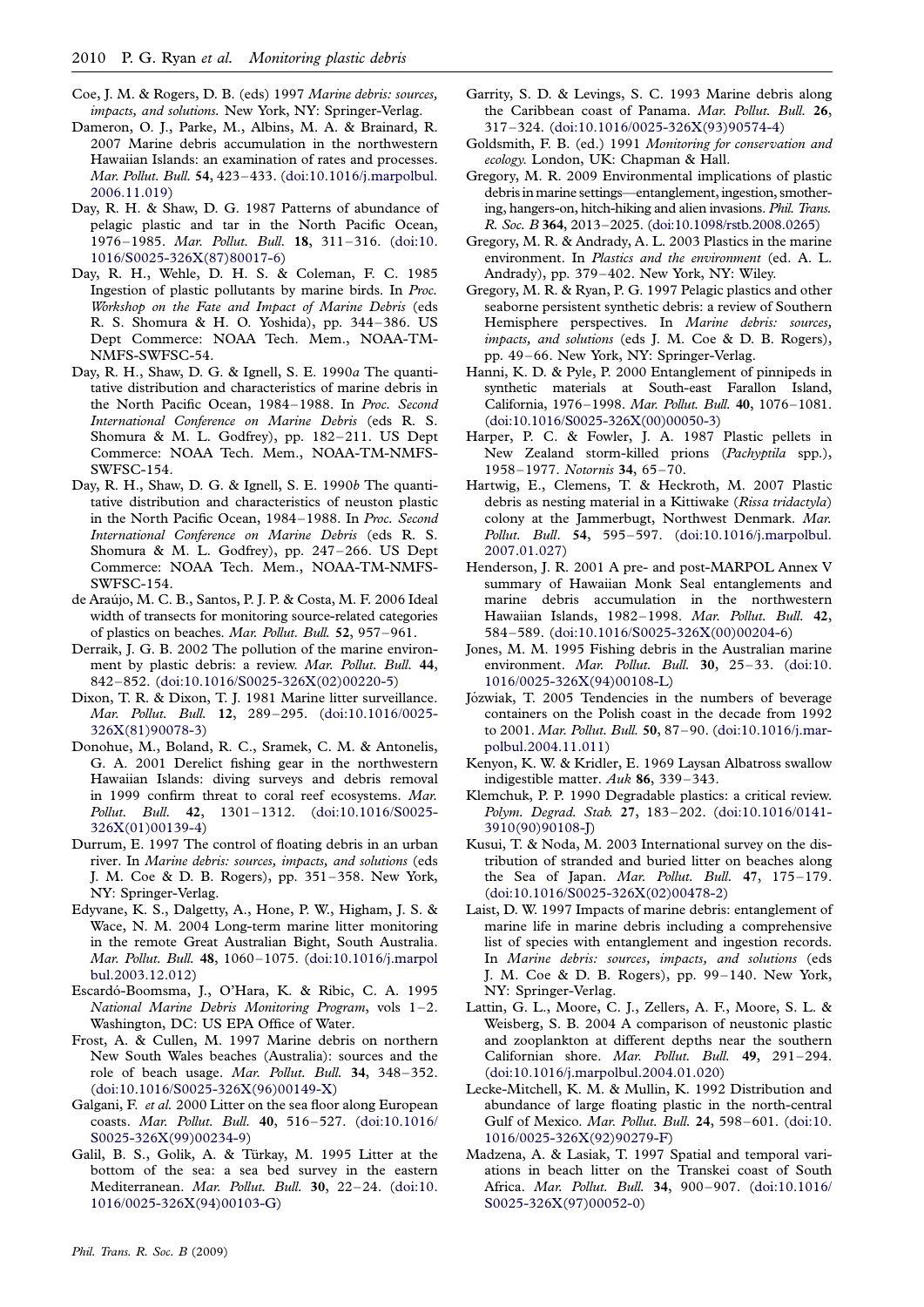- <span id="page-12-0"></span>Mallory, M. L., Robertson, G. J. & Moenting, A. 2006 Marine plastic debris in Northern Fulmars from Davis Straight, Nunavut, Canada. Mar. Pollut. Bull. 52, 813 –815. [\(doi:10.1016/j.marpolbul.2006.04.005](http://dx.doi.org/doi:10.1016/j.marpolbul.2006.04.005))
- Marais, M. & Armitage, N. 2004 The measurement and reduction of urban litter entering stormwater drainage systems: paper 2—strategies for reducing the litter in the stormwater drainage systems. Water SA 30, 469 –482.
- Marais, M., Armitage, N. & Wise, C. 2004 The measurement and reduction of urban litter entering stormwater drainage systems: paper 1—quantifying the problem using the City of Cape Town as a case study. Water SA 30, 483–492.
- Matsumura, S. & Nasu, K. 1997 Distribution of floating debris in the North Pacific Ocean: sighting surveys 1986–1991. In Marine debris: sources, impacts, and solutions (eds J. M. Coe & D. B. Rogers), pp.  $15-24$ . New York, NY: Springer-Verlag.
- McDermid, K. J. & McMullen, T. L. 2004 Quantitative analysis of small-plastic debris on beaches in the Hawaiian archipelago. Mar. Pollut. Bull. 48, 790-794. [\(doi:10.1016/j.marpolbul.2003.10.017\)](http://dx.doi.org/doi:10.1016/j.marpolbul.2003.10.017)
- Moore, C. J. 2008 Synthetic polymers in the marine environment: a rapidly increasing, long-term threat. Environ. Res. 108, 131 –139. ([doi:10.1016/j.envres.2008.07.025\)](http://dx.doi.org/doi:10.1016/j.envres.2008.07.025)
- Moore, S. L. & Allen, M. J. 2000 Distribution of anthropogenic and natural debris on the mainland shelf of the southern California Bight. Mar. Pollut. Bull. 40, 83-88. [\(doi:10.1016/S0025-326X\(99\)00175-7\)](http://dx.doi.org/doi:10.1016/S0025-326X(99)00175-7)
- Moore, C. J., Moore, S. L., Leecaster, M. K. & Weisberg, S. B. 2001 A comparison of plastic and plankton in the North Pacific central gyre. Mar. Pollut. Bull. 42, 1297–1300. [\(doi:10.1016/S0025-326X\(01\)00114-X](http://dx.doi.org/doi:10.1016/S0025-326X(01)00114-X))
- Moore, S. L., Gregorio, D., Carreon, M., Weisberg, S. B. & Leecaster, M. K. 2001 Composition and distribution of beach debris in Orange County, California. Mar. Pollut. Bull. 42, 241–245. ([doi:10.1016/S0025-326X\(00\)](http://dx.doi.org/doi:10.1016/S0025-326X(00)00148-X) [00148-X](http://dx.doi.org/doi:10.1016/S0025-326X(00)00148-X))
- Morishige, C., Donohue, M. J., Flint, E., Swenson, C. & Woolaway, C. 2007 Factors affecting marine debris deposition at French Frigate Shoals, Northwestern Hawaiian Islands Marine National Monument, 1990–2006. Mar. Pollut. Bull. 54, 1162–1169. ([doi:10.1016/j.marpolbul.](http://dx.doi.org/doi:10.1016/j.marpolbul.2007.04.014) [2007.04.014\)](http://dx.doi.org/doi:10.1016/j.marpolbul.2007.04.014)
- Moser, M. L. & Lee, D. S. 1992 A fourteen-year survey of plastic ingestion by western North Atlantic seabirds. Colon. Waterbirds 15, 83–94. ([doi:10.2307/1521357](http://dx.doi.org/doi:10.2307/1521357))
- Nagelkerken, I., Wiltjer, G. A. M. T., Debrot, A. O. & Pors, J. L. P. J. 2001 Baseline study of submerged marine debris at beaches in Curacao, West Indies. Mar. Pollut. Bull. 42, 786 –789. [\(doi:10.1016/S0025-326X\(01\)00091-1\)](http://dx.doi.org/doi:10.1016/S0025-326X(01)00091-1)
- Ng, K. L. & Obbard, J. P. 2006 Prevalence of microplastics in Singapore's coastal marine environment. Mar. Pollut. Bull. 52, 761–767. ([doi:10.1016/j.marpolbul.](http://dx.doi.org/doi:10.1016/j.marpolbul.2005.11.017) [2005.11.017\)](http://dx.doi.org/doi:10.1016/j.marpolbul.2005.11.017)
- Ocean Conservancy 2007 International Coastal Cleanup Report 2006: a world of difference. Washington, DC, USA: Ocean Conservancy.
- Ogi, H., Baba, N., Ishihara, S. & Shibata, Y. 1999 Sampling of plastic pellets by two types of neuston net and plastic pollution in the sea. Bull. Faculty Fisheries, Hokkaido Univ. 50, 77–91.
- OSPAR Commission 2007a OSPAR pilot project on monitoring marine beach litter: monitoring of marine litter on beaches in the OSPAR region. London, UK: OSPAR Commission.
- OSPAR Commission 2007b Background report on fishing-forlitter activities in the OSPAR region. London, UK: OSPAR Commission.
- Page, B. et al. 2004 Entanglement of Australasian sea lions and New Zealand fur seals in lost fishing gear and other marine debris before and after government and industry attempts to reduce the problem. Mar. Pollut. Bull. 49, 33–42. [\(doi:10.1016/j.marpolbul.2004.01.006](http://dx.doi.org/doi:10.1016/j.marpolbul.2004.01.006))
- Pichel, W. G., Churnside, J. H., Veenstra, T. S., Foley, D. G., Friedman, K. S., Brainard, R. E., Nicoll, J. B., Zheng, Q. & Clemente-Colón, P. 2007 Marine debris collects within the North Pacific Subtropical Convergence Zone. Mar. Pollut. Bull. 54, 1207–1211. ([doi:10.1016/j.marpolbul.](http://dx.doi.org/doi:10.1016/j.marpolbul.2007.04.010) [2007.04.010\)](http://dx.doi.org/doi:10.1016/j.marpolbul.2007.04.010)
- Pritchard, G. 1997 Plastics additives: an A-Z reference. London, UK: Chapman & Hall.
- Pruter, A. T. 1987 Sources, quantities and distribution of persisten plastics in the marine environment. Mar. Pollut. Bull. 18, 305-310. ([doi:10.1016/S0025-326X](http://dx.doi.org/doi:10.1016/S0025-326X(87)80016-4) [\(87\)80016-4\)](http://dx.doi.org/doi:10.1016/S0025-326X(87)80016-4)
- Rees, G. & Pond, K. 1995 Marine litter monitoring programmes—a review of methods with special reference to national surveys. Mar. Pollut. Bull. 30, 103-108. [\(doi:10.1016/0025-326X\(94\)00192-C\)](http://dx.doi.org/doi:10.1016/0025-326X(94)00192-C)
- Ribic, C. A. 1998 Use of indicator items to monitor marine debris on a New Jersey beach from 1991 to 1996. Mar. Pollut. Bull. 36, 887 –891. ([doi:10.1016/S0025-326X](http://dx.doi.org/doi:10.1016/S0025-326X(98)00064-2) [\(98\)00064-2\)](http://dx.doi.org/doi:10.1016/S0025-326X(98)00064-2)
- Ribic, C. A. & Ganio, L. M. 1996 Power analysis for beach surveys of marine debris. Mar. Pollut. Bull. 32, 554-557. [\(doi:10.1016/0025-326X\(96\)84575-9](http://dx.doi.org/doi:10.1016/0025-326X(96)84575-9))
- Ribic, C. A., Dixon, T. R. & Vining, I. 1992 Marine debris survey manual. NOAA Technical Report NMFS 108, US Department of Commerce, Springfield, VA.
- Ribic, C. A., Johnson, S. W. & Cole, C. A. 1997 Distribution, type, accumulation, and source of marine debris in the US 1989–1993. In Marine debris: sources, impacts, and solutions (eds J. M. Coe & D. B. Rogers), pp. 35–47. New York, NY: Springer-Verlag.
- Robards, M. D., Gould, P. J. & Piatt, J. F. 1997 The highest global concentrations and increased abundance of oceanic plastic debris in the North Pacific: evidence from seabirds. In Marine debris: sources, impacts, and solutions (eds J. M. Coe & D. B. Rogers), pp.  $99-140$ . New York, NY: Springer-Verlag.
- Ryan, P. G. 1987 The incidence and characteristics of plastic particles ingested by seabirds. Mar. Environ. Res. 23, 175–206. [\(doi:10.1016/0141-1136\(87\)90028-6](http://dx.doi.org/doi:10.1016/0141-1136(87)90028-6))
- Ryan, P. G. 1988a The characteristics and distribution of plastic particles at the sea-surface off the southwestern Cape Province, South Africa. Mar. Environ. Res. 25, 249–273. [\(doi:10.1016/0141-1136\(88\)90015-3](http://dx.doi.org/doi:10.1016/0141-1136(88)90015-3))
- Ryan, P. G. 1988b Intraspecific variation in plastic ingestion by seabirds and the flux of plastic through seabird populations. Condor 90, 446 –452. [\(doi:10.2307/1368572\)](http://dx.doi.org/doi:10.2307/1368572)
- Ryan, P. G. 2008 Seabirds indicate decreases in plastic pellet litter in the Atlantic and south-western Indian Ocean. Mar. Pollut. Bull. 56, 1406–1409. [\(doi:10.1016/j.marpol](http://dx.doi.org/doi:10.1016/j.marpolbul.2008.05.004) [bul.2008.05.004](http://dx.doi.org/doi:10.1016/j.marpolbul.2008.05.004))
- Ryan, P. G. & Cooper, J. 1989 Observer precision and bird conspicuousness during counts of birds at sea. S. Afr. J. Mar. Sci. 8, 271-276.
- Ryan, P. G. & Moloney, C. L. 1990 Plastic and other artefacts on South African beaches: temporal trends in abundance and composition. S. Afr.  $\tilde{f}$ . Sci. 86, 450-452.
- Ryan, P. G. & Moloney, C. L. 1993 Marine litter keeps increasing. Nature 361, 23. [\(doi:10.1038/361023a0](http://dx.doi.org/doi:10.1038/361023a0))
- Ryan, P. G. & Swanepoel, D. 1996 Cleaning beaches: sweeping litter under the carpet. S. Afr. J. Sci. 92, 275–276.
- Ryan, P. G. & Watkins, B. P. 1988 Accumulation of stranded plastic objects and other artefacts at Inaccessible Island, central South Atlantic Ocean. S. Afr. J. Antarct. Res. 18, 11–13.